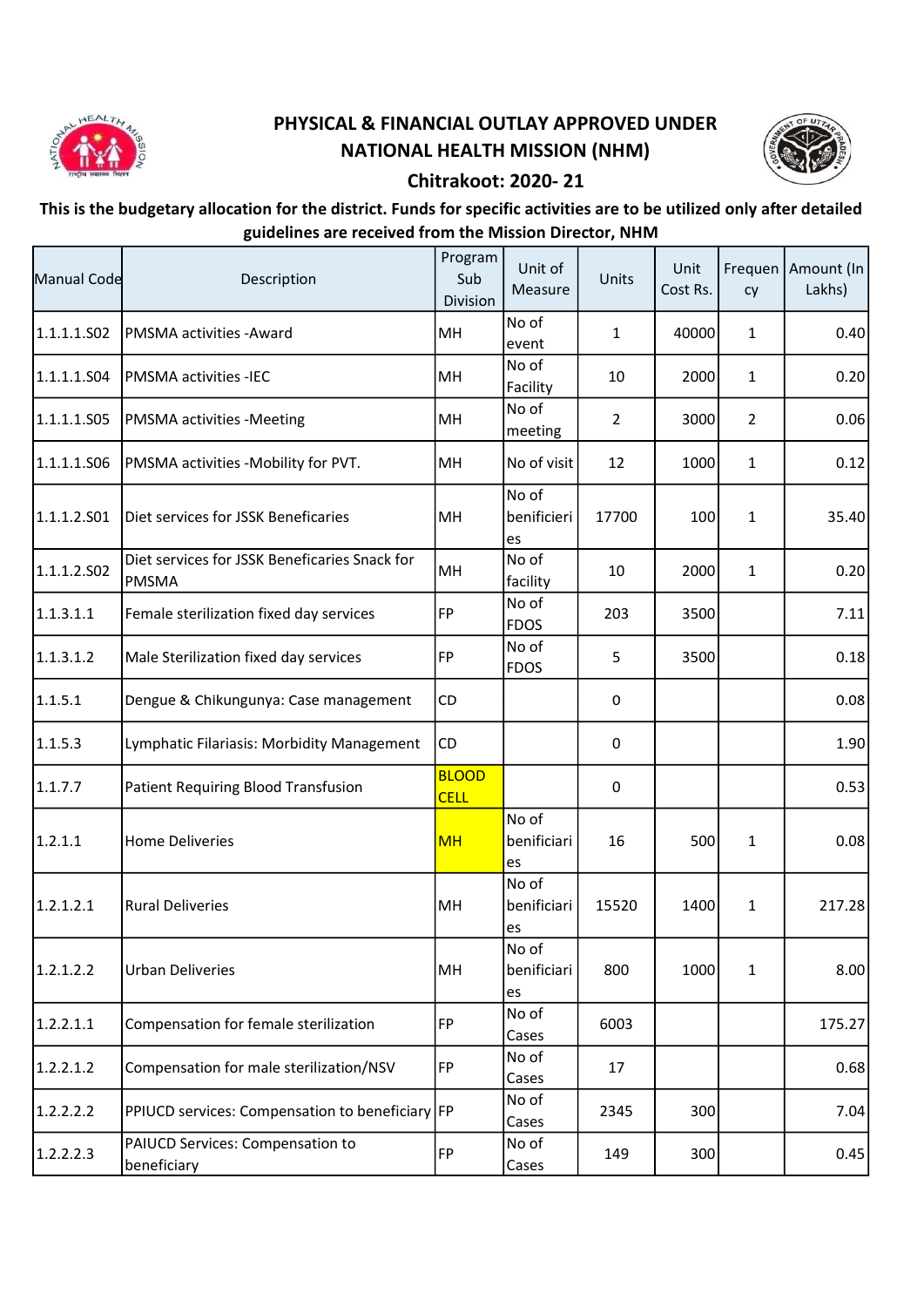| Manual Code | Description                                                                                    | Program<br>Sub<br>Division | Unit of<br>Measure               | Units          | Unit<br>Cost Rs. | cy | Frequen   Amount (In<br>Lakhs) |
|-------------|------------------------------------------------------------------------------------------------|----------------------------|----------------------------------|----------------|------------------|----|--------------------------------|
| 1.2.2.2.4   | Injectable contraceptive incentive for<br>beneficiaries                                        | FP                         | No of<br>Cases                   | 2317           | 100              |    | 2.32                           |
| 1.2.3.2     | TB Patient Nutritional Support under Nikshay<br>Poshan Yojana                                  | <b>CD</b>                  |                                  | 0              |                  |    | 61.76                          |
| 1.3.1.1     | SNCU                                                                                           | СH                         | No of<br>Facility                | 1              |                  |    | 10.00                          |
| 1.3.1.2     | <b>NBSU</b>                                                                                    | <b>CH</b>                  | No of<br>Facility                | 3              | 5000             | 12 | 1.80                           |
| 1.3.1.4     | <b>NRCs</b>                                                                                    | <b>CH</b>                  | No of<br>Facility                | 1              |                  |    | 7.80                           |
| 1.3.1.7.S02 | Phone and Internet Charges for DEIC Manager RBSK                                               |                            | no of<br><b>DEIC</b><br>managers | 0              | 2000             | 1  | 0.02                           |
| 1.3.1.8     | District NCD Clinic                                                                            |                            |                                  | 0              |                  |    | 1.00                           |
| 1.3.1.9     | CHC NCD Clinic: Mobility, Miscellaneous &<br>Contingencies                                     | <b>NCD</b>                 |                                  | 0              |                  |    | 6.00                           |
| 1.3.2.4     | Consumables for computer including<br>provision for internet access for strengthening RI<br>RI |                            | No.                              | 0              | 1000             | 12 | 0.12                           |
| 1.3.2.6.S01 | <b>IMEP Services- BMW- DH</b>                                                                  | <b>IMEP</b>                |                                  | 100            |                  |    | 13.14                          |
| 1.3.2.6.502 | IMEP Services- BMW- CHC/BPHC                                                                   | <b>IMEP</b>                |                                  | 184            |                  |    | 24.18                          |
| 1.3.2.6.503 | IMEP Services- BMW Block Level UPHC &<br>District Level UPHC                                   | <b>IMEP</b>                |                                  | $\overline{2}$ |                  |    | 0.26                           |
| 1.3.2.6.504 | IMEP Services - BMW-MCH Wing                                                                   | <b>IMEP</b>                |                                  | 90             |                  |    | 11.83                          |
| 1.3.2.6.506 | IMEP Services- Machnized Cleaning - DH                                                         | <b>IMEP</b>                |                                  | 0              |                  |    | 32.72                          |
| 1.3.2.6.508 | IMEP Services- Mannual Laundry-DH & MCH<br>Wing (100 Bed)                                      | <b>IMEP</b>                |                                  | 0              |                  |    | 6.00                           |
| 1.3.2.6.510 | IMEP Services- Cleaning - CHC/BPHC                                                             | <b>IMEP</b>                |                                  | 184            |                  |    | 12.11                          |
| 1.3.2.6.511 | IMEP Services-Cleaning - MCH Wing                                                              | <b>IMEP</b>                |                                  | 90             |                  |    | 5.92                           |
| 1.3.2.6.513 | <b>IMEP Services-Cleaniness - Sub Centers</b>                                                  | <b>IMEP</b>                |                                  | 134            |                  |    | 8.04                           |
| 1.3.2.6.S15 | POL for generator-DH                                                                           | <b>IMEP</b>                |                                  | 0              |                  |    | 3.15                           |
| 1.3.2.6.516 | POL for generator -CHC and BPHC                                                                | <b>IMEP</b>                |                                  | 0              |                  |    | 9.45                           |
| 2.2.1       | POL for Family Planning/Others                                                                 | FP                         | No of<br><b>FDOS</b>             | 57             | 1000             |    | 0.57                           |
| 2.2.3       | Mobility support for RBSK Mobile health team RBSK                                              |                            | No of<br>vehicles                | 10             | 33000            | 12 | 39.60                          |
| 2.2.4       | Support for RBSK: CUG connection per team<br>and rental                                        | <b>RBSK</b>                | No of<br>teams                   | 10             | 200              | 12 | 0.24                           |
| 2.3.1.1.2   | Monthly Village Health and Nutrition Days                                                      | RI                         | no of<br>sessions                | 1378           | 100              | 1  | 1.38                           |
| 2.3.1.9     | Focus on slum & underserved areas in urban<br>areas/alternative vaccinator for slums           | RI                         |                                  | 48             |                  |    | 1.01                           |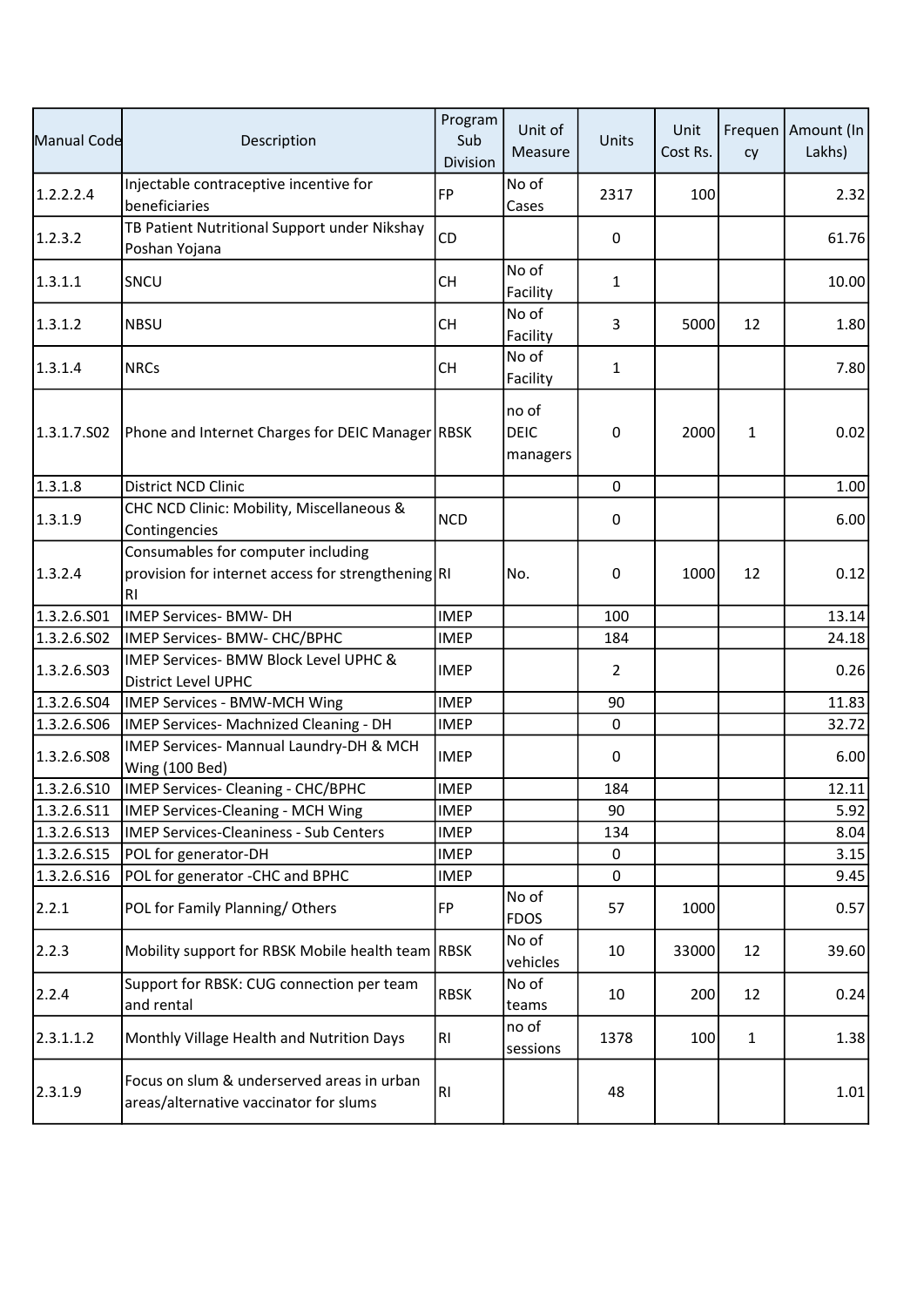| Manual Code   | Description                                                                                                                                                                                      | Program<br>Sub<br>Division | Unit of<br>Measure            | Units       | Unit<br>Cost Rs. | cy           | Frequen   Amount (In<br>Lakhs) |
|---------------|--------------------------------------------------------------------------------------------------------------------------------------------------------------------------------------------------|----------------------------|-------------------------------|-------------|------------------|--------------|--------------------------------|
| 2.3.2.3       | DMHP: Targeted interventions at community<br>level Activities & interventions targeted at<br>schools, colleges, workplaces, out of school<br>adolescents, urban slums and suicide<br>prevention. | <b>NCD</b>                 |                               | 0           |                  |              | 6.00                           |
| 2.3.2.5       | Tobacco Cessation Centre (TCC): Weekly FGD<br>with the tobacco users                                                                                                                             | <b>NCD</b>                 |                               | 0           |                  |              | 0.52                           |
| 2.3.3.2       | Screening and free spectacles to school<br>children                                                                                                                                              | <b>NCD</b>                 |                               | 0           |                  |              | 1.74                           |
| 2.3.3.3       | Screening and free spectacles for near work<br>to Old Person                                                                                                                                     | <b>NCD</b>                 |                               | 0           |                  |              | 1.74                           |
| 2.3.3.4.1     | Coverage of Public School                                                                                                                                                                        | <b>NCD</b>                 |                               | 0           |                  |              | 0.67                           |
| 2.3.3.4.2     | Coverage of Pvt. School                                                                                                                                                                          | <b>NCD</b>                 |                               | $\mathbf 0$ |                  |              | 2.00                           |
| 2.3.3.4.3     | Coverage of Public School in other's school<br>programme                                                                                                                                         | <b>NCD</b>                 |                               | 0           |                  |              | 1.33                           |
| 2.3.3.4.4     | Coverage of Pvt. School in other's school<br>programme                                                                                                                                           | <b>NCD</b>                 |                               | 0           |                  |              | 1.00                           |
| 2.3.3.4.5     | Sensitization campaign for college students                                                                                                                                                      | <b>NCD</b>                 |                               | 0           |                  |              | 2.00                           |
| 3.1.1.1.1     | JSY Incentive to ASHA                                                                                                                                                                            | <b>MH</b>                  | No of<br><b>ASHA</b>          | 12800       | 600              | $\mathbf{1}$ | 76.80                          |
| 3.1.1.1.2     | ASHA incentive under MAA programme @ Rs<br>100 per ASHA for quarterly mother's meeting                                                                                                           | <b>CH</b>                  | No of<br>meetings             | 650         | 100              |              | 1.30                           |
| 3.1.1.1.3.501 | Incentive for Home Based Newborn Care<br>programme Rural                                                                                                                                         | <b>CH</b>                  | No of<br>newborn              | 20698       | 250              | 1            | 51.75                          |
| 3.1.1.1.5     | Incentive for referral of SAM cases to NRC<br>and for follow up of discharge SAM children<br>from NRCs                                                                                           | CH                         | No of<br>Child                | 860         | 150              | 1            | 0.26                           |
| 3.1.1.1.6     | Incentive for National Deworming Day for<br>mobilising out of school children                                                                                                                    | <b>RKSK</b>                | No of<br><b>ASHA</b>          | 901         | 100              | 1            | 0.90                           |
| 3.1.1.1.7     | Incentive for IDCF for prophylactic distribution<br>of ORS to family with under-five children.                                                                                                   | <b>CH</b>                  | No of<br><b>ASHA</b>          | 650         | 100              | 1            | 0.65                           |
| 3.1.1.1.9     | National Iron Plus Incentive for mobilizing<br>children and/or ensuring compliance and<br>reporting (6-59 months)                                                                                | <b>CH</b>                  | No of<br><b>ASHA</b>          | 650         | 50               | 1            | 1.95                           |
| 3.1.1.1.11    | ASHA Incentive under Immunzation                                                                                                                                                                 | R <sub>l</sub>             | no of<br>children             | 20151       | 225              | $\mathbf{1}$ | 45.34                          |
| 3.1.1.1.12    | Incentive to ASHA for Quaterly Visit Under<br>HBYC program                                                                                                                                       | CH                         | No of<br>Child $/5$<br>visits | 12936       | 250              | $\mathbf{1}$ | 32.34                          |
| 3.1.1.1.13.SO | ASHA incentive for HRP identification and<br>follow up                                                                                                                                           | MH                         | No of<br><b>ASHA</b>          | 500         | 300              | 1            | 1.50                           |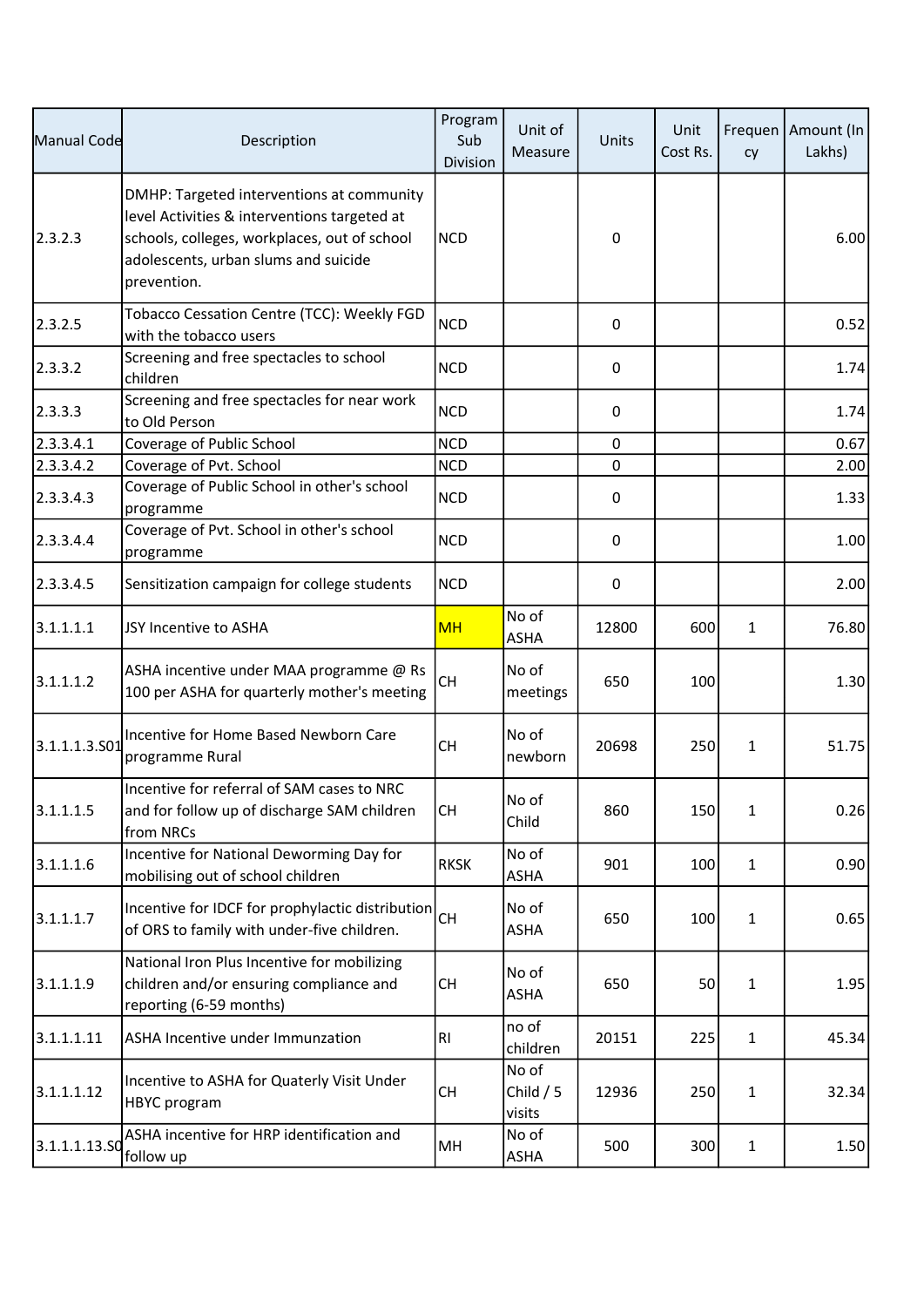| Manual Code   | Description                                                                                                                  | Program<br>Sub<br>Division | Unit of<br>Measure                 | Units | Unit<br>Cost Rs. | cy | Frequen   Amount (In<br>Lakhs) |
|---------------|------------------------------------------------------------------------------------------------------------------------------|----------------------------|------------------------------------|-------|------------------|----|--------------------------------|
| 3.1.1.2.1     | ASHA Incentives under Saas Bahu Sammellan                                                                                    | <b>IFP</b>                 | No of<br>Saas Bahu<br>Sammela<br>n | 515   | 100              |    | 0.51                           |
| 3.1.1.2.2     | ASHA Incentives under Nayi Pehl Kit                                                                                          | FP                         | No of<br>Nayi<br>Pahel Kit         | 2416  | 100              |    | 2.42                           |
| 3.1.1.2.4     | ASHA PPIUCD incentive for accompanying the<br>client for PPIUCD insertion                                                    | <b>FP</b>                  |                                    | 2345  | 150              |    | 3.52                           |
| 3.1.1.2.5     | ASHA PAIUCD incentive for accompanying the<br>client for PAIUCD insertion                                                    | <b>FP</b>                  |                                    | 10    | 150              |    | 0.02                           |
|               | ASHA incentive under ESB scheme for<br>3.1.1.2.6.S01 promoting spacing of births between 02<br>children                      | FP                         | No of<br>Clints                    | 800   | 500              |    | 4.00                           |
| 3.1.1.2.6.502 | ASHA incentive under ESB scheme for<br>promoting spacing of 02 years after marriage                                          | FP                         | No of<br>Clints                    | 800   | 500              |    | 4.00                           |
| 3.1.1.2.7     | ASHA incentive under ESB scheme for<br>promoting Adoption of Limiting Method upto<br>Two Children                            | <b>IFP</b>                 | No of<br>Clints                    | 380   | 1000             |    | 3.80                           |
|               | 3.1.1.2.9.S01 ASHA incentive for injectable contraceptive                                                                    | <b>FP</b>                  | No of<br>Cases                     | 1622  | 100              |    | 1.62                           |
|               | Reimbursement of travel expenses for<br>3.1.1.2.9.S02 accompanying a women to facility for medical FP<br>abortion            |                            | No of<br>Cases                     | 40    | 225              |    | 0.09                           |
|               | Reimbursement of travel expenses for<br>3.1.1.2.9.503 accompanying a women to facility for surgical FP<br>abortion (MVA/EVA) |                            | No of<br>Cases                     | 40    | 150              |    | 0.06                           |
| 3.1.1.4.2     | ASHA Incentive for Dengue and Chikungunya                                                                                    |                            |                                    | 0     |                  |    | 8.99                           |
| 3.1.1.4.5     | Honorarium for Drug Distribution including<br>ASHAs and supervisors involved in MDA                                          |                            |                                    | 0     |                  |    | 15.59                          |
| 3.1.1.4.8.1   | ASHA incentive for detection of leprosy                                                                                      |                            |                                    | 64    |                  |    | 0.16                           |
| 3.1.1.4.8.2   | ASHA Incentive for PB (Treatment<br>completion)                                                                              |                            |                                    | 38    |                  |    | 0.15                           |
| 3.1.1.4.8.3   | ASHA Incentive for MB (Treatment<br>completion)                                                                              |                            |                                    | 26    |                  |    | 0.16                           |
| 3.1.1.4.9     | ASHA Involvement under NLEP - Sensitisation                                                                                  |                            |                                    | 300   |                  |    | 0.30                           |
| 3.1.1.5.2.S03 | ASHA Incentive Filling of CBAC forms Under<br><b>HWC</b>                                                                     | <b>CP</b>                  |                                    | 0     |                  |    | 17.50                          |
| 3.1.1.5.2.S04 | ASHA Incentive for Mobilising, Screening and<br>Follow Up Under HWC                                                          | <b>CP</b>                  |                                    | 0     |                  |    | 17.50                          |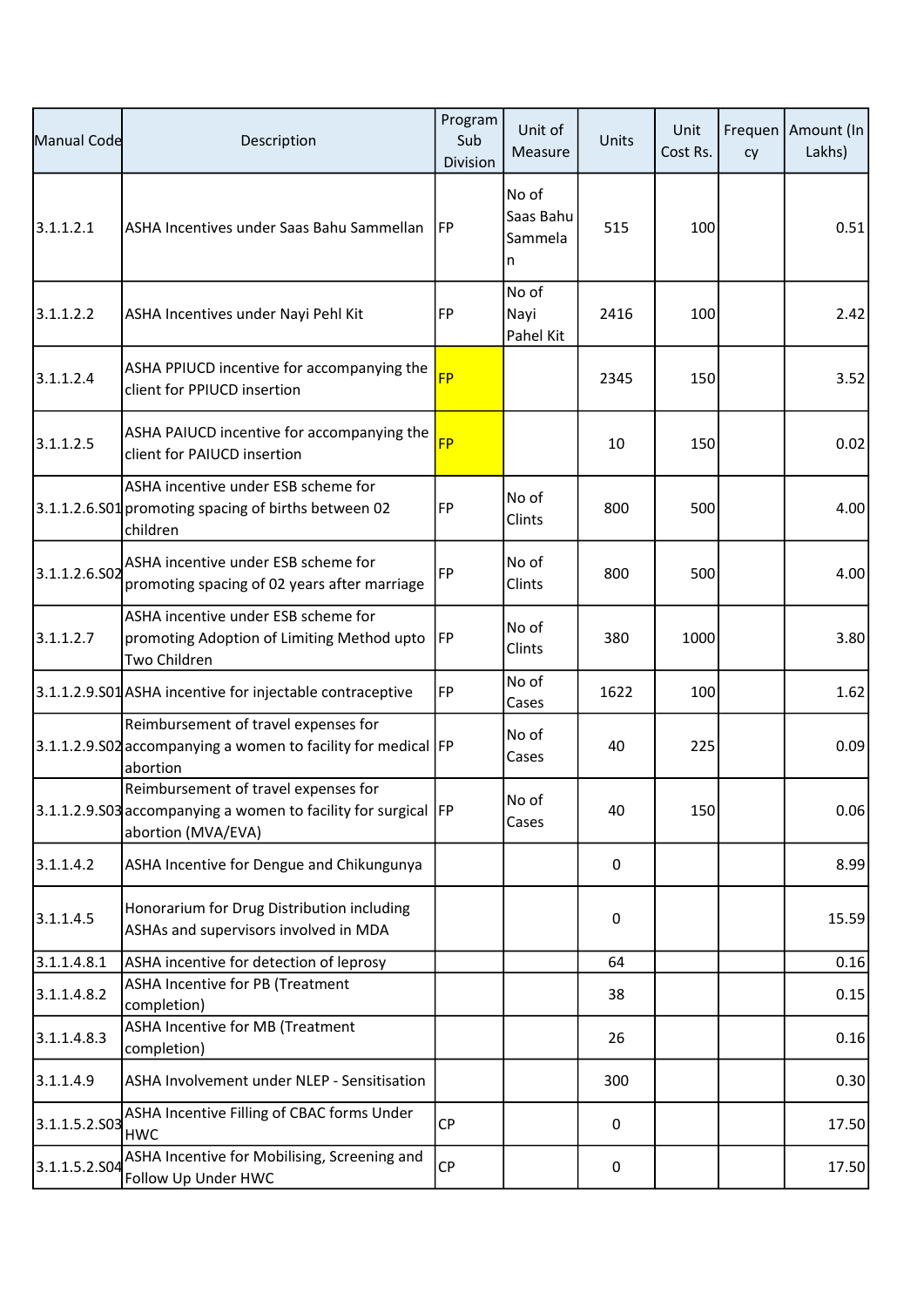| Manual Code   | Description                                                                                                                 | Program<br>Sub<br>Division | Unit of<br>Measure                 | Units       | Unit<br>Cost Rs. | cy           | Frequen   Amount (In<br>Lakhs) |
|---------------|-----------------------------------------------------------------------------------------------------------------------------|----------------------------|------------------------------------|-------------|------------------|--------------|--------------------------------|
| 3.1.1.6.1     | ASHA incentives for routine activities                                                                                      | <b>CP</b>                  |                                    | 899         |                  |              | 215.76                         |
|               | 3.1.1.6.3.S04 Incentive to ASHA Facilitator                                                                                 | CP                         |                                    | 43          |                  |              | 2.32                           |
|               | 3.1.1.6.3.S05 Incentive to ASHA for Health Promotion Day                                                                    | <b>CP</b>                  |                                    | 899         |                  |              | 21.58                          |
|               | 3.1.1.6.3.S06 Incentive to ASHA under PMMVY                                                                                 | <b>CP</b>                  |                                    | 5394        |                  |              | 5.39                           |
| 3.1.1.6.3.S07 | Incentive to ASHA Facilitator for CBAC, HRP<br>and SAM Tracking                                                             | <b>CP</b>                  |                                    | 43          |                  |              | 6.45                           |
| 3.1.2.10      | Any Other (ASHATraining Cost)                                                                                               |                            |                                    | $\mathbf 0$ |                  |              | 11.68                          |
| 3.1.3.1       | Supervision costs by ASHA facilitators(12<br>months)                                                                        | <b>CP</b>                  |                                    | 43          |                  |              | 30.96                          |
| 3.1.3.2       | Support provisions to ASHA (Uniform)                                                                                        | <b>CP</b>                  |                                    | 942         |                  |              | 5.65                           |
| 3.1.3.3       | Awards to ASHA's/Link workers                                                                                               | <b>CP</b>                  |                                    | 0           |                  |              | 2.99                           |
| 3.1.3.4       | Mobilization of children through ASHA or<br>other mobilizers                                                                | R <sub>1</sub>             | No of<br>session                   | 11021       | 150              | 1            | 16.53                          |
| 3.1.3.5.501   | Incentive for other link workers for Prepration<br>of Due List of Childrens to be immunized                                 | R <sub>1</sub>             | No of<br>session                   | 1116        | 100              | $\mathbf{1}$ | 1.12                           |
| 3.2.1.502     | Other activities under Mission Parivar Vikas:<br>Demand Generation (Saas Bahu Sammellan)                                    | FP                         | No of<br>Saas Bahu<br>Sammela<br>n | 515         | 1500             |              | 7.72                           |
| 3.2.3.1.1     | Treatment Supporter Honorarium (Rs 1000)                                                                                    |                            |                                    | 0           |                  |              | 12.35                          |
| 3.2.3.1.2     | Treatment Supporter Honorarium (Rs 5000)                                                                                    |                            |                                    | 0           |                  |              | 1.88                           |
| 3.2.3.1.3     | Incentive for informant (Rs 500)                                                                                            |                            |                                    | $\mathbf 0$ |                  |              | 1.39                           |
| 3.2.3.4.S01   | Incentive for community<br>volunteers/supervisors /LT etc undertaking<br><b>ACF</b>                                         |                            |                                    | 0           |                  |              | 14.68                          |
| 3.2.5.2.1     | Dengue & Chikungunya: Vector Control,<br>environmental management & fogging<br>machine                                      |                            |                                    | 0           |                  |              | 1.46                           |
| 3.3.3.2       | Training of PRI's representatives/ Police<br>personnel/ Teachers/ Transport personnel/<br>NGO personnel/ other stakeholders |                            |                                    | 0           |                  |              | 0.30                           |
| 3.3.4.501     | <b>AAA Platform</b>                                                                                                         |                            |                                    | 1858        |                  |              | 8.36                           |
| 4.1.1         | <b>District Hospitals</b>                                                                                                   | <b>CP</b>                  |                                    | 1           |                  |              | 5.00                           |
| 4.1.3         | <b>Community Health Centers</b>                                                                                             | <b>CP</b>                  |                                    | 6           |                  |              | 15.00                          |
| 4.1.4         | <b>Primary Health Centers</b>                                                                                               | <b>CP</b>                  |                                    | 28          |                  |              | 24.50                          |
| 4.1.5         | Sub Centers                                                                                                                 | CP                         |                                    | 134         |                  |              | 16.08                          |
| 4.1.6         | Village Health Sanitation & Nutrition<br>Committee                                                                          | <b>CP</b>                  |                                    | 441         |                  |              | 26.46                          |
| 4.1.7.S01     | H&WC Additional Untied Grant-SC                                                                                             | <b>CP</b>                  |                                    | 0           |                  |              | 33.90                          |
| 4.1.7.502     | H&WC Additional Untied Grant-PHC                                                                                            | <b>CP</b>                  |                                    | $\pmb{0}$   |                  |              | 14.00                          |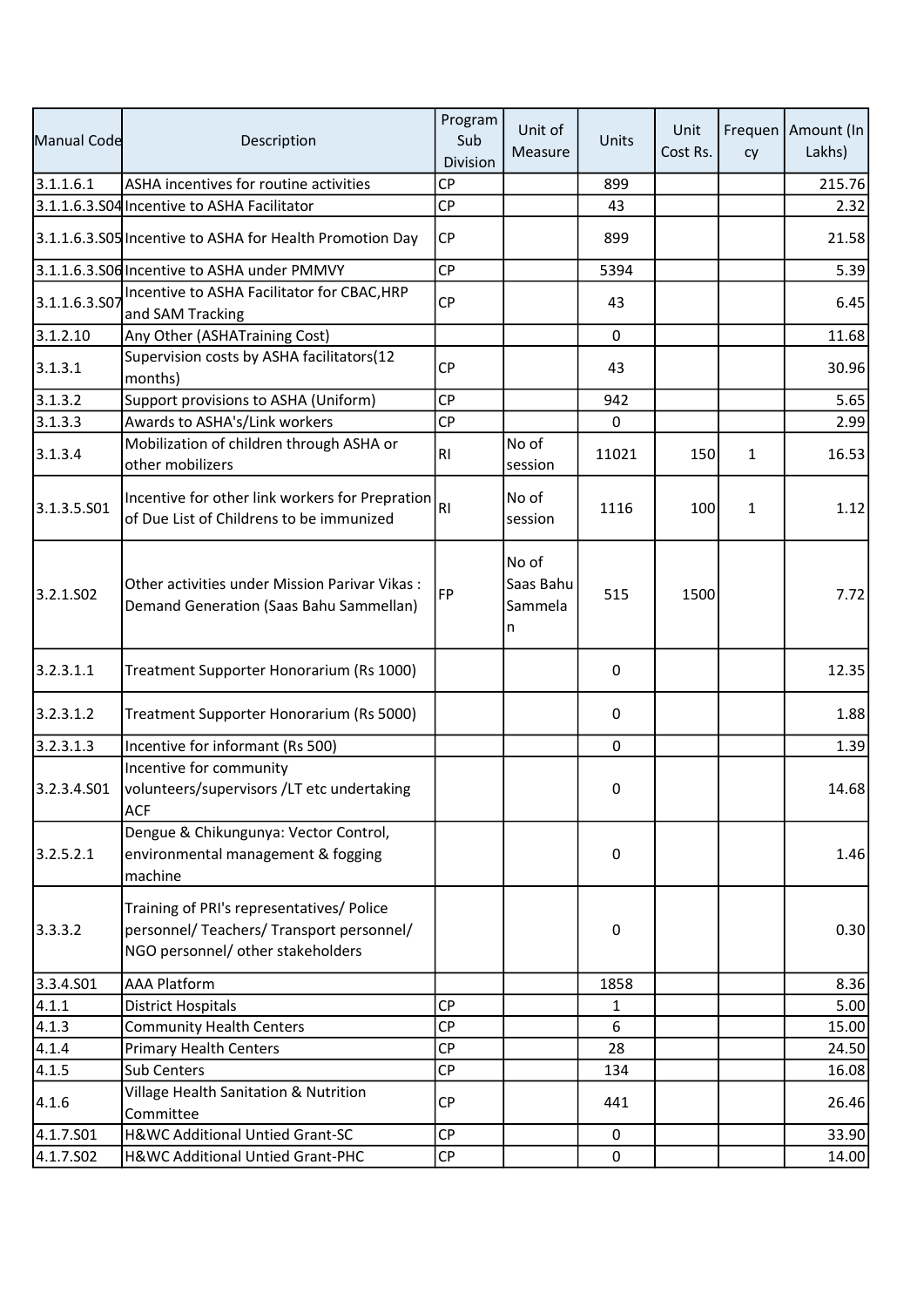| Manual Code   | Description                                                                            | Program<br>Sub<br>Division  | Unit of<br>Measure               | Units        | Unit<br>Cost Rs. | cy           | Frequen   Amount (In<br>Lakhs) |
|---------------|----------------------------------------------------------------------------------------|-----------------------------|----------------------------------|--------------|------------------|--------------|--------------------------------|
| 5.1.1.2.8     | Infrastructure strengthening of SC to H&WC                                             | <b>CP</b>                   |                                  | $\mathsf 0$  |                  |              | 91.00                          |
| 5.2.2.7       | DEIC (RBSK) Interior Design                                                            | <b>RBSK</b>                 | No of<br><b>DEIC</b><br>centre   | 0            | $6E + 06$        | $\mathbf{1}$ | 64.80                          |
| 5.3.3         | Blood bank/ Blood storage/ Day care centre<br>for hemoglobinopathies                   | <b>BLOOD</b><br><b>CELL</b> |                                  | 0            |                  |              | 2.00                           |
| 5.3.9         | <b>Safety Pits</b>                                                                     | RI                          | No.                              | 9            | 6000             | $\mathbf{1}$ | 0.54                           |
| 5.3.14        | Civil Works under RNTCP                                                                | CD                          |                                  | 0            |                  |              | 1.56                           |
| 6.1.1.1.1     | MVA / EVA for Safe Abortion services                                                   | <b>FP/CAC</b>               | No of<br>MVA/<br><b>EVA kits</b> | 30           | 3000             |              | 0.90                           |
| 6.1.1.2.2     | Digital Hemoglobinometer for RBSK Team                                                 | <b>RKSK</b>                 |                                  | $\mathbf{1}$ |                  |              | 0.10                           |
| 6.1.1.2.3 S01 | Procurement Of Equipment for Skill Lab<br><b>Under SAANS at District Level</b>         | <b>CH</b>                   | No of<br>Equipmen<br>t           | $\mathbf{1}$ |                  |              | 2.50                           |
| 6.1.1.2.3.502 | Procurement Of Hand held Pulse Oximeter<br>and nebulizer under SAANS at District Level | <b>CH</b>                   | No of<br>Equipmen<br>t           | 72           |                  |              | 6.48                           |
|               | 6.1.1.2.4.S05 Procurement of Phototherepy for NBSU                                     | <b>CH</b>                   | No of<br>Equipmen<br>t           | $\mathbf{1}$ | 65000            | 1            | 1.30                           |
|               | 6.1.1.2.4.S06 Procurement of Radiant Warmer for NBSU                                   | <b>CH</b>                   | No of<br>Equipmen<br>t           | $\mathbf{1}$ | 60000            | 1            | 2.40                           |
| 6.1.1.3.3     | Minilap kits                                                                           | FP                          | No of<br>Minilap<br>kits         | 3            | 3000             |              | 0.09                           |
| 6.1.1.3.5     | <b>PPIUCD forceps</b>                                                                  | FP                          | No of<br>Kallys<br>forceps       | 7            | 1000             |              | 0.07                           |
| 6.1.1.5.1     | Equipment for Mobile health teams                                                      | <b>RBSK</b>                 | No of<br>teams                   | 10           | 5000             | 1            | 0.50                           |
| 6.1.1.5.2     | <b>Equipment for DEIC</b>                                                              | <b>RBSK</b>                 | No of<br><b>DEIC</b><br>centre   | 0            | $2E + 06$        | 1            | 23.72                          |
| 6.1.1.17.1    | Equipments                                                                             |                             |                                  | 0            |                  |              | 0.05                           |
| 6.1.1.18.1    | Procurement of Equipment                                                               |                             |                                  | 0            |                  |              | 3.50                           |
| 6.1.1.19.3    | Grant-in-aid for Vision Centre (PHC) (Govt.)                                           |                             |                                  | 0            |                  |              | 1.00                           |
| 6.1.1.21.4    | Non-recurring GIA: Machinery & Equipment<br>for CHC                                    |                             |                                  | 0            |                  |              | 2.50                           |
| 6.1.1.23.4    | Non-recurring: Equipment at CHC NCD clinic                                             |                             |                                  | 0            |                  |              | 8.00                           |
| 6.1.2.3.1     | <b>MCR</b>                                                                             |                             |                                  | 100          |                  |              | 0.40                           |
| 6.1.2.3.2     | Aids/Appliance                                                                         |                             |                                  | $\pmb{0}$    |                  |              | 0.17                           |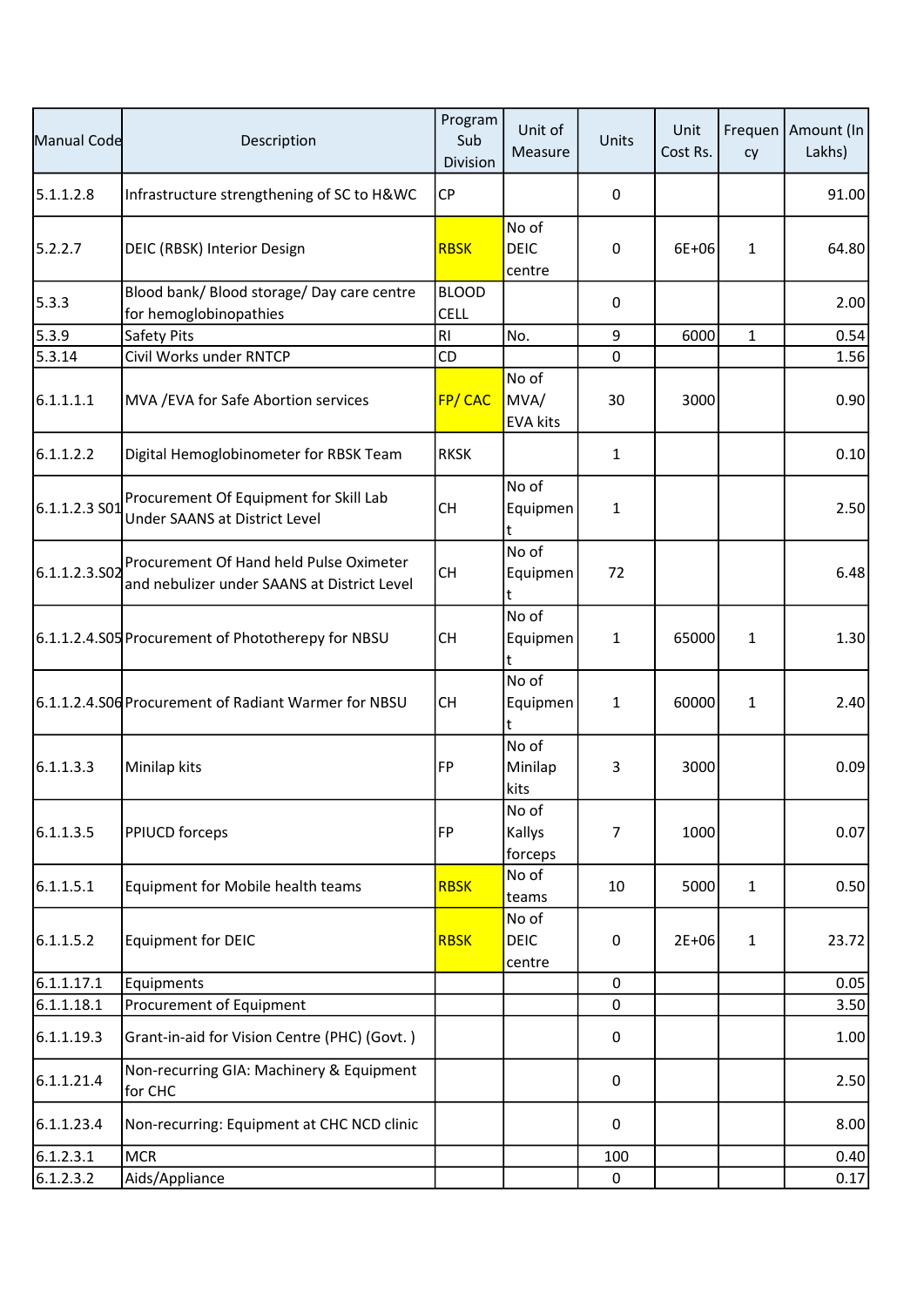| Manual Code   | Description                                                                                 | Program<br>Sub<br>Division | Unit of<br>Measure         | Units | Unit<br>Cost Rs. | cy           | Frequen   Amount (In<br>Lakhs) |
|---------------|---------------------------------------------------------------------------------------------|----------------------------|----------------------------|-------|------------------|--------------|--------------------------------|
| 6.1.2.5.1     | Tablets; software for H&WC and ANM/ MPW                                                     | <b>CP</b>                  |                            | 0     |                  |              | 1.40                           |
| 6.1.3.1.3     | <b>Equipment Maintenance</b>                                                                |                            |                            | 0     |                  |              | 3.01                           |
| 6.2.1.2       | Drugs for Safe Abortion (MMA)                                                               | <b>FP/CAC</b>              | No of<br><b>Tablets</b>    | 300   |                  |              | 0.04                           |
| 6.2.1.7.5.S01 | Drugs & Consumables Normal Delivery L1<br>Facility                                          | MH                         | No of<br>benificieri<br>es | 2700  | 100              |              | 0.54                           |
| 6.2.1.7.5.S02 | Drugs & Consumables Normal Delivery L2<br>Facility                                          | MH                         | No of<br>benificieri<br>es | 13200 | 200              | $\mathbf{1}$ | 5.28                           |
| 6.2.1.7.5.S03 | Drugs & Consumables Normal Delivery L3<br>Facility                                          | MH                         | No of<br>benificieri<br>es | 4500  | 300              | 1            | 3.60                           |
| 6.2.1.7.5.S08 | Drugs & Consumables Safe Dilivery Kit for HIV<br>infected Pregnant Women                    | MH                         | No of<br>benificieri<br>es | 15    | 1500             | 1            | 0.23                           |
| 6.2.2.9       | AEFI kit under RI Program                                                                   | R <sub>l</sub>             | No.                        | 40    | 200              | $\mathbf{1}$ | 0.08                           |
| 6.2.3.1       | Nayi Pehl Kit                                                                               | FP                         | No of<br>Nayi<br>Pahel Kit | 2416  | 220              |              | 5.32                           |
| 6.2.5.1       | Medicine for Mobile health team                                                             | <b>RBSK</b>                | No of<br>teams             | 10    | 5000             | $\mathbf{1}$ | 0.50                           |
| 6.2.6.4       | Replenishment of ASHA HBNC kits                                                             | <b>CP</b>                  |                            | 837   |                  |              | 1.26                           |
| 6.2.8.1       | Red/Black plastic bags et                                                                   | R <sub>l</sub>             | No of<br>session           | 13776 | 10               | $\mathbf{1}$ | 1.38                           |
| 6.2.8.2       | Bleach/Hypochlorite solution/ Twin bucket<br>and hub cutter                                 | R <sub>l</sub>             |                            | 11    |                  |              | 0.17                           |
| 6.2.9.1       | AYUSH drugs for DH / CHC / PHC                                                              | <b>AYUSH</b>               |                            | 16    |                  |              | 8.00                           |
| 6.2.10.1      | <b>Consumables for NOHP</b>                                                                 |                            |                            | 0     |                  |              | 5.00                           |
| 6.2.12.1      | Chloroquine phosphate tablets                                                               |                            |                            | 0     |                  |              | 0.25                           |
| 6.2.12.2      | Primaquine tablets 2.5 mg                                                                   |                            |                            | 0     |                  |              | 0.13                           |
| 6.2.12.3      | Primaquine tablets 7.5 mg                                                                   |                            |                            | 0     |                  |              | 0.25                           |
| 6.2.13.1      | Supportive drugs, lab. Reagents                                                             |                            |                            | 0     |                  |              | 0.68                           |
| 6.2.14.1      | <b>Laboratory Materials</b>                                                                 |                            |                            | 0     |                  |              | 7.16                           |
| 6.2.14.2      | Procurement of Drugs                                                                        |                            |                            | 0     |                  |              | 3.70                           |
| 6.2.15.1      | Assistance for consumables/drugs/medicines<br>to the Govt./District Hospital for Cat sx etc | <b>NCD</b>                 |                            | 0     |                  |              | 0.09                           |
| 6.2.18.1      | Procurement of medicine & consumables for<br><b>TCC under NTCP</b>                          |                            |                            | 0     |                  |              | 2.00                           |
| 6.2.19.1      | Drugs & supplies for District NCD Clinic                                                    |                            |                            | 0     |                  |              | 12.00                          |
| 6.2.19.3      | Drugs & supplies for CHC NCD Clinic                                                         |                            |                            | 0     |                  |              | 12.00                          |
| 6.2.19.4      | Drugs & supplies for PHC level                                                              |                            |                            | 0     |                  |              | 8.50                           |
| 6.2.19.5      | Drugs & supplies for Sub-Centre level                                                       |                            |                            | 0     |                  |              | 17.50                          |
| 6.2.22.1      | Cost of Lab recurring expences for H & WC                                                   | <b>CP</b>                  |                            | 0     |                  |              | 42.30                          |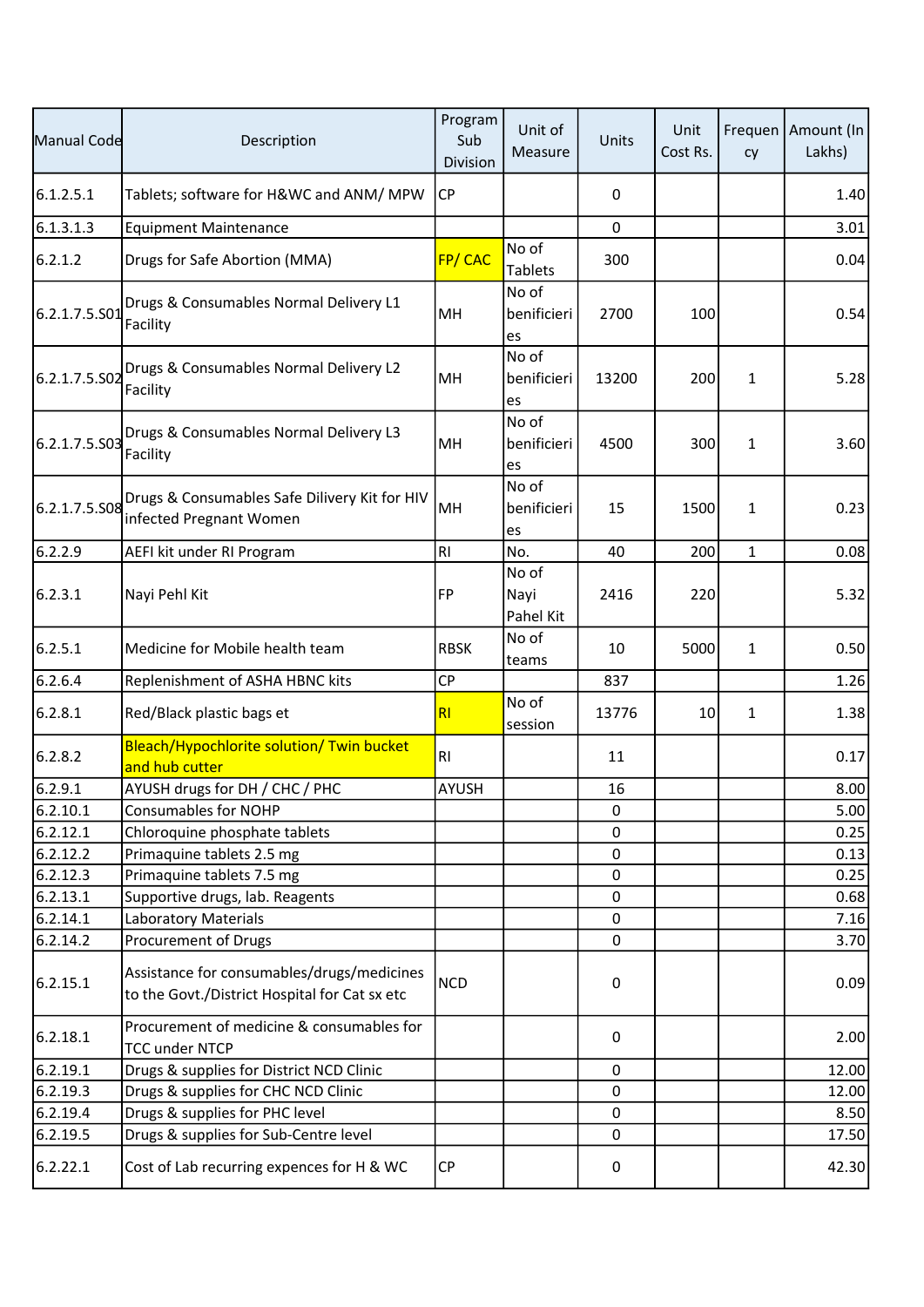| Manual Code               | Description                                                                            | Program<br>Sub<br>Division | Unit of<br>Measure         | Units          | Unit<br>Cost Rs. | cy           | Frequen   Amount (In<br>Lakhs) |
|---------------------------|----------------------------------------------------------------------------------------|----------------------------|----------------------------|----------------|------------------|--------------|--------------------------------|
| 6.4.3.SO <sub>2</sub>     | Free Diagnostics for Pregnant women under<br>JSSK- AVD for for HIV & Syphilis at VHNDs | MH                         | No of<br><b>AVD</b>        | 215            | 25               | $\mathbf{1}$ | 5.59                           |
| 6.4.3.503                 | Free Diagnostics for Pregnant women under<br><b>JSSK-MH</b>                            | <b>MH</b>                  | No of<br>benificieri<br>es | 25000          | 200              | 1            | 8.00                           |
| 6.4.4                     | Free Diagnostics for Sick infants under JSSK                                           | <b>CH</b>                  | No of<br>units             | 1              |                  |              | 1.20                           |
| 7.5.2                     | Any Other                                                                              |                            |                            | 0              |                  |              | 2.47                           |
| 8.1.1.1                   | <b>ANMs</b>                                                                            | MH                         |                            | 64             |                  |              | 123.32                         |
| 8.1.1.2.504               | Staff Nurses-DH Strengthening                                                          | <b>HS</b>                  |                            | $\mathbf 0$    |                  |              | 48.39                          |
| 8.1.1.2.S05               | lStaff Nurses-MH                                                                       | MH                         |                            | 66             |                  |              | 199.06                         |
| 8.1.1.2.511               | Staff Nurse - HWC                                                                      | <b>CP</b>                  |                            | 0              |                  |              | 49.45                          |
| 8.1.1.5.S02               | Laboratory Technicians -HR                                                             |                            |                            | $\overline{4}$ |                  |              | 2.55                           |
| 8.1.1.5.S04               | Laboratory Technicians - RNTCP                                                         |                            |                            | 0              |                  |              | 17.48                          |
| 8.1.1.6.S05               | OT Technician                                                                          | <b>MH</b>                  |                            | $\overline{2}$ |                  |              | 5.04                           |
| 8.1.1.8.502               | Pharmacist-DH Strengthening                                                            | <b>HS</b>                  |                            | $\mathbf 0$    |                  |              | 8.42                           |
| 8.1.2.1.503               | <b>Obstetricians and Gynaecologists -DH</b><br>Strengthening                           | <b>HS</b>                  |                            | 0              |                  |              | 42.00                          |
| 8.1.2.1.S04               | Obstetricians and Gynaecologists -MH                                                   | MH                         |                            | $\overline{2}$ |                  |              | 14.40                          |
| 8.1.2.2.504               | Paediatricians- DH Strengthening                                                       | <b>HS</b>                  |                            | 0              |                  |              | 21.00                          |
| 8.1.2.3.S05               | <b>Anaesthetists -MH</b>                                                               | MH                         |                            | $\mathbf{1}$   |                  |              | 7.20                           |
| 8.1.2.5.S03               | Radiologists-DH Strengthening                                                          | <b>HS</b>                  |                            | $\mathbf 0$    |                  |              | 21.00                          |
| 8.1.2.6.S03               | Pathologists/ Haemotologists-DH<br>Strengthening                                       | <b>HS</b>                  |                            | 0              |                  |              | 21.00                          |
| 8.1.3.4.501               | <b>ENT-DH Strengthening</b>                                                            | <b>HS</b>                  |                            | $\Omega$       |                  |              | 21.00                          |
| 8.1.3.10.501              | FRU Operationalization for Gynae &<br>anesthetist specialist on call from govt sector  | MH                         | No of C-<br>section        | 4              | 3000             | 1            | 0.12                           |
| 8.1.3.10.S02              | FRU Operationalization Gynecologists<br>specialist on call from pvt sector             | MH                         | No of C-<br>section        | $\overline{2}$ | 4500             | $\mathbf{1}$ | 0.09                           |
| 8.1.3.10.S03              | FRU Operationalization anesthetist specialist<br>on call for from pvt sector           | MH                         | No of C-<br>section        | $\overline{2}$ | 3000             | $\mathbf{1}$ | 0.06                           |
| 8.1.4.1.501               | Dental Surgeons- DH & CHC                                                              |                            |                            | 1              |                  |              | 6.74                           |
| 8.1.5.502                 | Medical Officers -DH Strengthening                                                     | <b>HS</b>                  |                            | 0              |                  |              | 14.40                          |
| 8.1.5.503                 | <b>Medical Officers -MH</b>                                                            | MH                         |                            | $\overline{2}$ |                  |              | 7.80                           |
| 8.1.6.1                   | <b>AYUSH MOs</b>                                                                       | AYUSH                      |                            | 16             |                  |              | 75.29                          |
| 8.1.6.2                   | Pharmacist - AYUSH                                                                     | <b>AYUSH</b>               |                            | 11             |                  |              | 22.57                          |
| 8.1.7.1.1                 | MOs-AYUSH                                                                              | <b>RBSK</b>                |                            | 18             |                  |              | 75.48                          |
|                           | 8.1.7.1.2.S02 MOs-Dental MO/ BDS                                                       | <b>RBSK</b>                |                            | $\overline{2}$ |                  |              | 13.59                          |
| 8.1.7.1.3                 | <b>Staff Nurse</b>                                                                     | <b>RBSK</b>                |                            | 1              |                  |              | 3.20                           |
| 8.1.7.1.4                 | <b>ANM</b>                                                                             | <b>RBSK</b>                |                            | 9              |                  |              | 13.35                          |
|                           | 8.1.7.1.5.S01 Para Medical Worker                                                      | <b>RBSK</b>                |                            | 8              |                  |              | 18.45                          |
| 8.1.7.1.5.S02 Pharmacists |                                                                                        | <b>RBSK</b>                |                            | $\overline{2}$ |                  |              | 3.96                           |
|                           | 8.1.7.2.1.S01 Paediatrician                                                            | RBSK                       |                            | $\mathbf{1}$   |                  |              | 3.00                           |
| 8.1.7.2.3.S01 MO, Dental  |                                                                                        | <b>RBSK</b>                |                            | 1              |                  |              | 1.50                           |
| 8.1.7.2.4                 | <b>Staff Nurse</b>                                                                     | <b>RBSK</b>                |                            | $\overline{2}$ |                  |              | 1.50                           |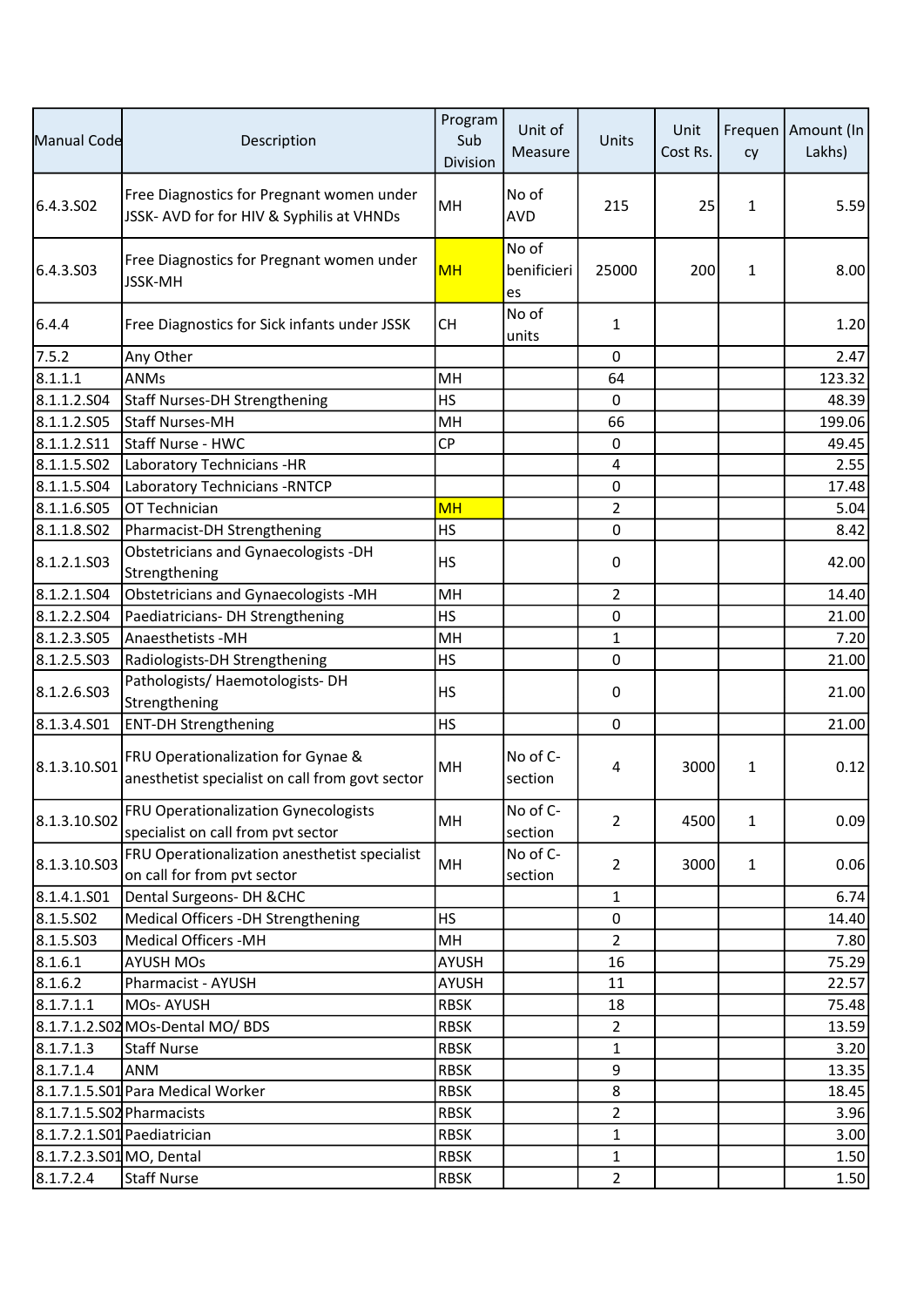|             |                                                                                | Program        | Unit of            |                | Unit     |              | Frequen   Amount (In |
|-------------|--------------------------------------------------------------------------------|----------------|--------------------|----------------|----------|--------------|----------------------|
| Manual Code | Description                                                                    | Sub            | Measure            | Units          | Cost Rs. | cy           | Lakhs)               |
|             |                                                                                | Division       |                    |                |          |              |                      |
| 8.1.7.2.5   | Physiotherapist                                                                | <b>RBSK</b>    |                    | 1              |          |              | 0.90                 |
| 8.1.7.2.6   | Audiologist & speech therapist                                                 | <b>RBSK</b>    |                    | $\mathbf{1}$   |          |              | 1.20                 |
| 8.1.7.2.7   | Psychologist                                                                   | <b>RBSK</b>    |                    | $\mathbf{1}$   |          |              | 1.05                 |
| 8.1.7.2.8   | Optometrist                                                                    | <b>RBSK</b>    |                    | $\mathbf{1}$   |          |              | 0.90                 |
| 8.1.7.2.9   | Early interventionist cum special educator                                     | <b>RBSK</b>    |                    | $\mathbf{1}$   |          |              | 1.05                 |
| 8.1.7.2.10  | Social worker                                                                  | <b>RBSK</b>    |                    | $\mathbf{1}$   |          |              | 0.90                 |
|             | 8.1.7.2.12.SODental Technician                                                 | <b>RBSK</b>    |                    | $\mathbf{1}$   |          |              | 0.75                 |
| 8.1.8.1     | <b>Medical Officers</b>                                                        | <b>CH</b>      |                    | $\mathbf{1}$   |          |              | 8.32                 |
| 8.1.8.2     | <b>Staff Nurse</b>                                                             | <b>CH</b>      |                    | 4              |          |              | 13.21                |
| 8.1.8.3     | Cook cum caretaker                                                             | <b>CH</b>      |                    | $\overline{2}$ |          |              | 2.76                 |
| 8.1.8.5     | Feeding demonstrator for NRC                                                   | <b>CH</b>      |                    | $\mathbf{1}$   |          |              | 3.04                 |
| 8.1.9.1     | Paediatrician                                                                  | <b>CH</b>      |                    | 3              |          |              | 67.50                |
| 8.1.9.3.S01 | Staff Nurse - SNCU/KMC                                                         | <b>CH</b>      |                    | 12             |          |              | 36.87                |
| 8.1.9.3.S02 | Staff Nurse -NBSU                                                              | CH             |                    | 9              |          |              | 22.93                |
| 8.1.9.6.502 | Others- SNCU Staff (Ward Aaya/ Cleaner/<br>Security Guard)                     | <b>CH</b>      |                    | 9              |          |              | 12.43                |
| 8.1.9.6.503 | Others- SNCU Staff DEO                                                         | <b>CH</b>      |                    | $\mathbf{1}$   |          |              | 2.14                 |
|             | 8.1.10.3.S01 Staff Nurses - DH Strengthening                                   | <b>HS</b>      |                    | $\mathbf 0$    |          |              | 46.44                |
|             | 8.1.10.3.S02 Staff Nurses Incharge - DH Strengthening                          | <b>HS</b>      |                    | 0              |          |              | 2.88                 |
| 8.1.12.1    | Mid-level Service Provider                                                     | <b>CP</b>      |                    | $\mathbf 0$    |          |              | 185.15               |
| 8.1.12.2    | Performance incentive for Mid-level service<br>providers                       | <b>CP</b>      |                    | 0              |          |              | 162.00               |
|             | 8.1.13.1.S03 Counsellor - RMNCHA-FW                                            | FP             | No of<br>Councelor | 5              |          |              | 10.25                |
| 8.1.13.10   | TBHV-CD-RNTCP                                                                  | <b>CD</b>      |                    | $\pmb{0}$      |          |              | 1.26                 |
|             | 8.1.13.22.S01Rogi Sahayata Kendra Manager                                      | QA             |                    | $\mathbf{1}$   |          |              | 2.68                 |
|             | 8.1.13.22.S1. Rogi Sahayata Kendra Operator                                    | QA             |                    | 1              |          |              | 1.52                 |
|             | 8.1.16.2.S01 Cold Chain Handlers                                               | R <sub>l</sub> |                    | 0              |          |              | 2.01                 |
|             | 8.1.16.6.S02 Data Entry Operator CD-RCP                                        | <b>CD</b>      |                    | $\pmb{0}$      |          |              | 0.25                 |
|             | 8.1.16.7.S05 Cleaner -NRC                                                      | <b>CH</b>      |                    | $\mathbf{1}$   |          |              | 1.44                 |
| 8.4.7       | Incentive to provider for PPIUCD services @Rs<br>150 per PPIUCD insertion      | FP             | No of<br>Clints    | 2345           | 150      |              | 3.52                 |
| 8.4.8       | Incentive to provider for PAIUCD Services<br>@Rs 150 per PAIUCD insertion      | FP             | No of<br>Clints    | 10             | 150      |              | 0.02                 |
| 8.4.9       | Team based incentives for Health & Wellness<br>Centers (H&WC Sub Center)       | <b>CP</b>      |                    | 0              |          |              | 118.80               |
| 8.4.10      | Team based incentives for Health & Wellness<br>Centers (H&WC PHC)              | <b>CP</b>      |                    | 0              |          |              | 38.08                |
| 8.4.12.501  | HRP identification and follow up for ANM                                       | MH             | No of HRP          | 500            | 200      | $\mathbf{1}$ | 1.00                 |
| 8.4.12.503  | Performance based Incentives to RMNCHA<br><b>Counselors in Family Planning</b> | FP             | No of<br>Clints    | 420            | 50       |              | 0.21                 |
| 8.4.12.504  | RI Cold chain handlers incentive                                               | RI             | No                 | 10             | 2400     | 12           | 2.88                 |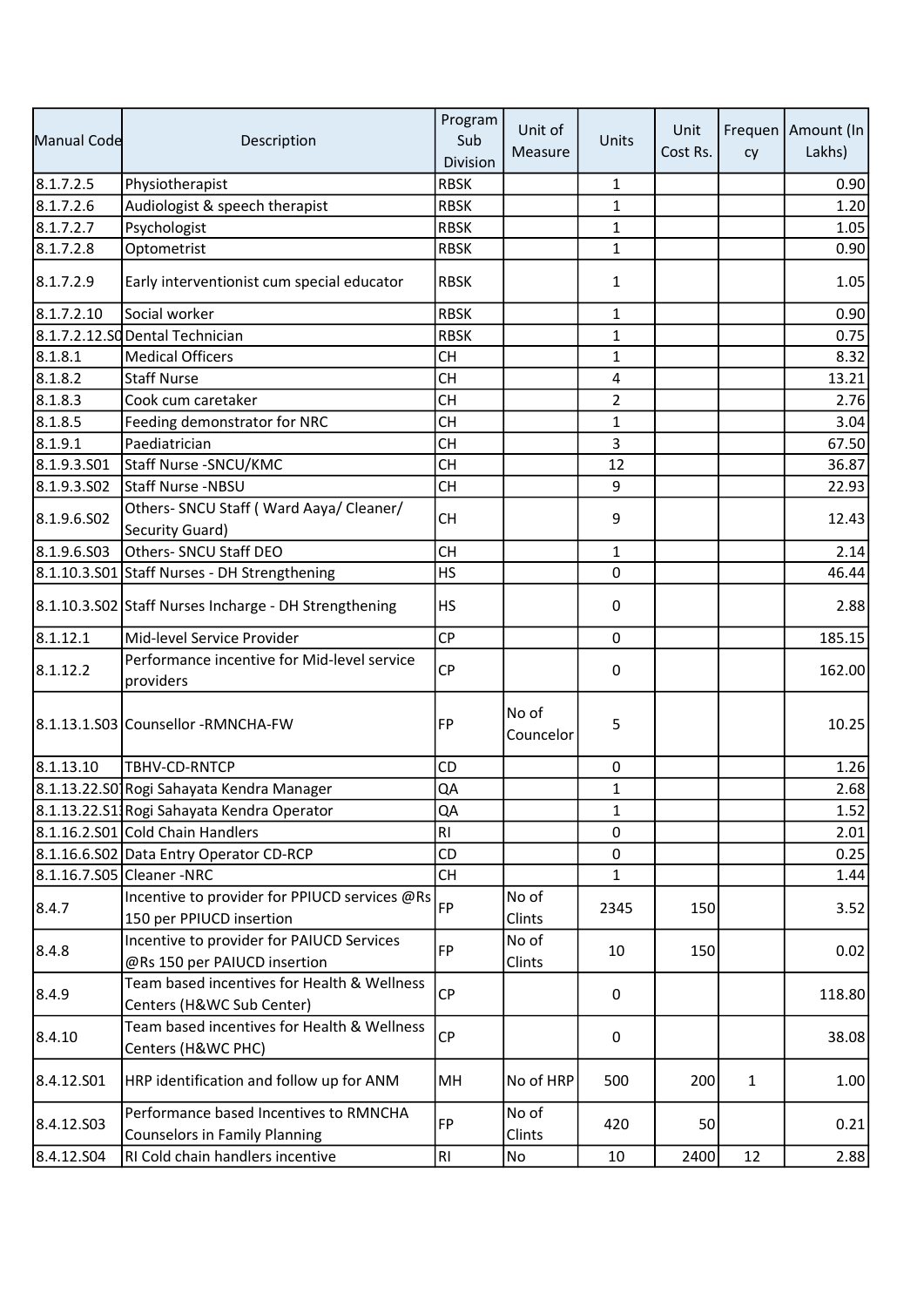| Manual Code | Description                                                                                                                        | Program<br>Sub<br>Division | Unit of<br>Measure      | Units        | Unit<br>Cost Rs. | cy           | Frequen   Amount (In<br>Lakhs) |
|-------------|------------------------------------------------------------------------------------------------------------------------------------|----------------------------|-------------------------|--------------|------------------|--------------|--------------------------------|
| 9.1.6.1     | Development/ translation and duplication of<br>training materials                                                                  | <b>CH</b>                  | No of<br>Module         | 290          | 100              | 1            | 0.29                           |
| 9.2.3.S03   | Incentive for Program Coordination to (HoD<br>OBG/Principal)                                                                       | MH                         |                         | 0            |                  |              |                                |
| 9.5.1.6     | Training of Staff Nurses/ANMs / LHVs in SBA                                                                                        | <b>MH</b>                  |                         | 15           |                  |              | 19.91                          |
| 9.5.2.2.S01 | <b>State and District Lanch of SAANS</b>                                                                                           | <b>CH</b>                  | No.                     | $\mathbf{1}$ |                  |              | 0.50                           |
| 9.5.2.2.S02 | State and District Planning and Review<br><b>Meeting of SAANS</b>                                                                  | <b>CH</b>                  | No.                     | $\mathbf{1}$ |                  |              | 0.20                           |
| 9.5.2.19    | Orientation on National Deworming Day                                                                                              | <b>RKSK</b>                |                         | $\mathbf{1}$ |                  |              | 0.63                           |
|             | 9.5.2.24.S02 District Training of SAANS                                                                                            | CH                         |                         | 5            |                  |              | 1.66                           |
|             | 9.5.2.25.S01 One day Orientation Training for IDCF                                                                                 | <b>CH</b>                  | No of<br>district       | $\mathbf{1}$ | 150000           | $\mathbf{1}$ | 1.50                           |
| 9.5.3.1.S01 | Qtr.Review/orientation meeting at Block<br>Level for ANM of 57 MPV Districts                                                       | FP                         | No of<br>Meetings       | 5            | 3000             |              | 0.60                           |
| 9.5.3.1.S03 | District Level One Day Orientation of newly<br>recruited ANM/SN ON Family Planning<br>Schemes                                      | <b>FP</b>                  | No of<br>Meetings       | $\mathbf{1}$ | 3000             |              | 0.03                           |
| 9.5.3.2.SO2 | District Level Dissemination Workshop                                                                                              | <b>FP</b>                  | No of<br>workshop<br>s  | $\mathbf{1}$ | 10000            |              | 0.10                           |
| 9.5.3.22    | Training of Medical officers (Injectible<br><b>Contraceptive Trainings)</b>                                                        | <b>FP</b>                  | No of<br><b>Batches</b> | $\mathbf{1}$ | 22800            |              | 0.23                           |
| 9.5.3.23    | Training of AYUSH doctors (Injectible<br>Contraceptive Trainings)                                                                  | <b>FP</b>                  | No of<br><b>Batches</b> | $\mathbf{1}$ | 22800            |              | 0.23                           |
| 9.5.3.24    | Training of Nurses (Staff Nurse/LHV/ANM)<br>(Injectible Contraceptive Trainings)                                                   | FP                         | No of<br><b>Batches</b> | 5            | 35800            |              | 1.79                           |
| 9.5.4.10    | <b>WIFS trainings (Block)</b>                                                                                                      | <b>RKSK</b>                | No of<br><b>Batch</b>   | 6            | 3000             | 1            | 0.18                           |
| 9.5.4.13.2  | Training of two nodal teachers per school                                                                                          | <b>RKSK</b>                | No of<br>school         | 527          | 7000             | 1            | 36.89                          |
| 9.5.4.13.3  | Any other (please specify) Anemia Free<br>Adolcent event at Inter Collages                                                         | <b>RKSK</b>                | No of<br>event          | 12           | 5000             | $\mathbf{1}$ | 0.60                           |
| 9.5.5.1     | RBSK Training -Training of Mobile health team<br>- technical and managerial (5 days)                                               | <b>RBSK</b>                | No of<br>batch          | 1            | 15450            | 1            | 0.15                           |
|             | 9.5.10.1.S01 Training under Immunisation-Data Handler                                                                              | RI.                        |                         | 0            |                  |              | 0.06                           |
|             | 9.5.10.1.S04 Training under Immunisation-CCH                                                                                       | R <sub>l</sub>             |                         | 0            |                  |              | 0.35                           |
| 9.5.12.1    | Training / Capacity Building (Malaria)                                                                                             | <b>CD</b>                  |                         | 0            |                  |              | 0.35                           |
| 9.5.12.6    | Training/sensitization of district level officers<br>on ELF and drug distributors including<br>peripheral health workers (AES/ JE) | <b>CD</b>                  |                         | 0            |                  |              | 1.32                           |
| 9.5.14.1    | <b>Trainings under RNTCP</b>                                                                                                       | <b>CD</b>                  |                         | $\mathbf 0$  |                  |              | 1.24                           |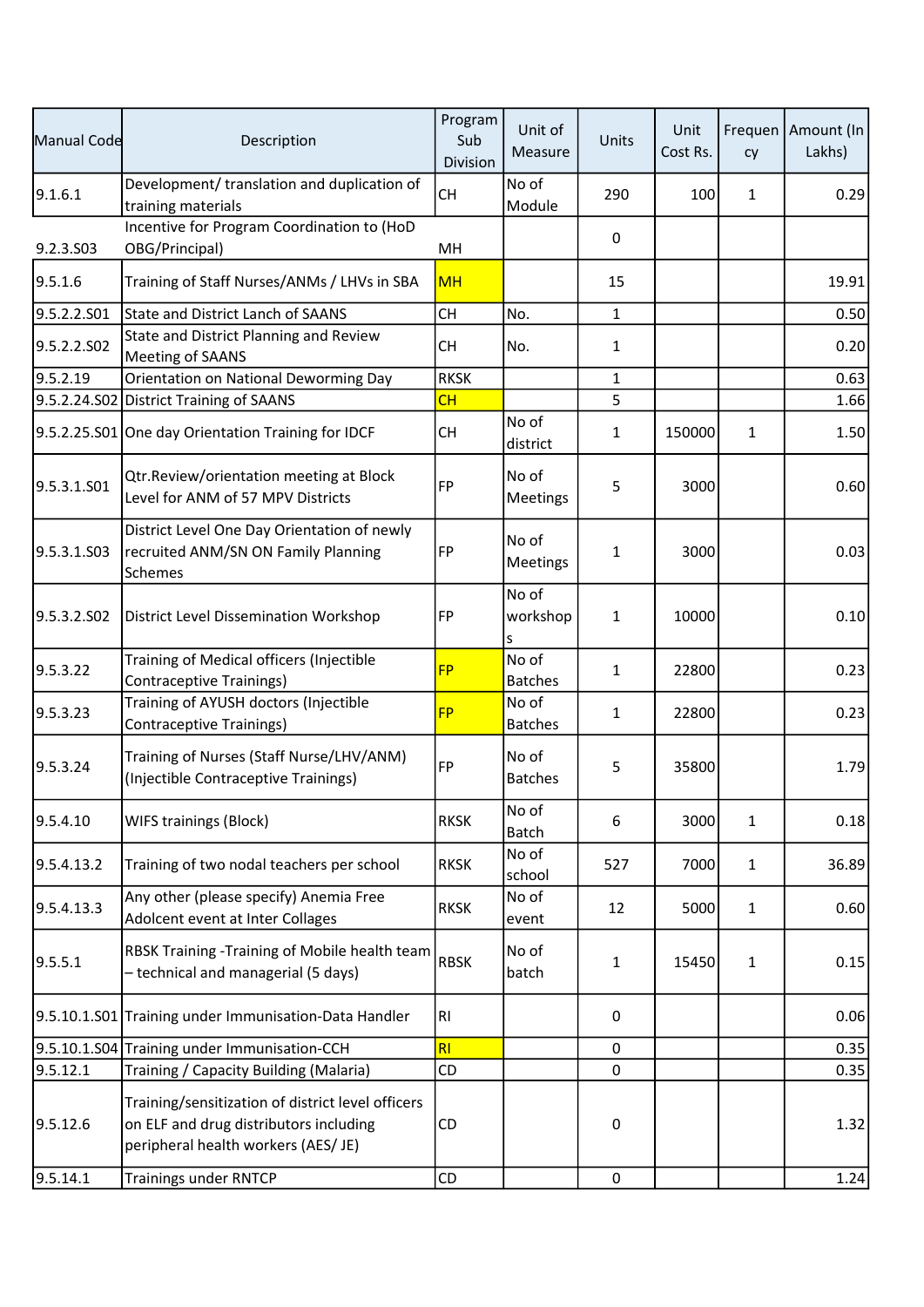| Manual Code  | Description                                                                                                 | Program<br>Sub<br>Division | Unit of<br>Measure    | Units        | Unit<br>Cost Rs. | cy           | Frequen   Amount (In<br>Lakhs) |
|--------------|-------------------------------------------------------------------------------------------------------------|----------------------------|-----------------------|--------------|------------------|--------------|--------------------------------|
| 9.5.17.1     | Training of doctors and staff at DH Level<br>under NPHCE                                                    | <b>NCD</b>                 |                       | 0            |                  |              | 0.80                           |
| 9.5.18.1.1   | Orientation of Stakeholder organizations                                                                    | <b>NCD</b>                 |                       | 0            |                  |              | 0.40                           |
| 9.5.18.1.2   | Training of Health Professionals                                                                            | <b>NCD</b>                 |                       | $\mathbf 0$  |                  |              | 0.40                           |
| 9.5.18.1.3   | <b>Orientation of Law Enforcers</b>                                                                         | <b>NCD</b>                 |                       | $\mathbf 0$  |                  |              | 0.60                           |
| 9.5.18.1.4   | Other Trainings/Orientations - sessions<br>incorporated in other's training                                 | <b>NCD</b>                 |                       | 0            |                  |              | 1.30                           |
| 9.5.19.2     | District NCD Cell                                                                                           | <b>NCD</b>                 |                       | $\pmb{0}$    |                  |              | 3.00                           |
| 9.5.25.3     | Kayakalp Trainings                                                                                          | QA                         | Batch                 | $\mathbf{1}$ | 33000            | 1            | 0.33                           |
| 9.5.26.2     | Training cum review meeting for HMIS &<br><b>MCTS at District level</b>                                     | <b>MIS</b>                 |                       | 0            |                  |              | 0.30                           |
| 9.5.26.3     | Training cum review meeting for HMIS &<br><b>MCTS at Block level</b>                                        | <b>MIS</b>                 |                       | 0            |                  |              | 1.03                           |
|              | 9.5.27.4.S01 Cost of Yoga Sessions                                                                          | <b>CP</b>                  |                       | $\mathbf 0$  |                  |              | 8.85                           |
| 9.5.29.13.S0 | Scaling up Nurse Mentoring Program<br>Honorarium                                                            | MH                         |                       | 5            |                  |              | 3.00                           |
| 9.5.29.13.SO | Scaling up Nurse Mentoring Program Yearly<br>TA DA                                                          | MH                         |                       | 5            |                  |              | 0.15                           |
|              | 9.5.29.13.S0 Scaling up Nurse Mentoring Program Register                                                    | MH                         |                       | 5            |                  |              | 0.01                           |
| 9.5.29.13.SO | Scaling up Nurse Mentoring Program Mini<br>Skill Lab                                                        | MH                         |                       | 5            |                  |              | 5.00                           |
| 10.1.1       | Maternal Death Review (both in institutions<br>and community)                                               | MH                         | No of<br><b>CBMDR</b> | 30           | 600              | $\mathbf{1}$ | 0.18                           |
| 10.1.2       | <b>Child Death Review</b>                                                                                   | <b>CH</b>                  | No of<br>district     | $\mathbf{1}$ |                  |              | 7.42                           |
| 10.2.4       | Microfilaria Survey - Lymphatic Filariasis                                                                  | CD                         |                       | 0            |                  |              | 0.50                           |
| 10.2.5       | Monitoring & Evaluation (Post MDA<br>assessment by medical colleges (Govt. &<br>private)/ICMR institutions) | <b>CD</b>                  |                       | 0            |                  |              | 0.35                           |
| 11.3         | Targeting Naturally Occurring Gathering of<br>People/ Health Mela                                           |                            |                       | $\mathbf{1}$ |                  |              | 1.00                           |
| 11.5.1       | Media Mix of Mid Media/ Mass Media                                                                          | <b>IEC</b>                 |                       | $\mathbf{1}$ |                  |              | 0.35                           |
| 11.5.4.S02   | Celebration of New Born Care Week                                                                           | <b>CH</b>                  | No of<br>district     | $\mathbf{1}$ | 50000            | 1            | 0.50                           |
| 11.5.4.S03   | Celebration of Breastfeeding Week                                                                           | <b>CH</b>                  | No of<br>district     | $\mathbf{1}$ | 40000            | 1            | 0.40                           |
| 11.5.4.S05   | District Level IEC/BCC Activity Under SAANS                                                                 | <b>CH</b>                  | No.                   | $\mathbf{1}$ | 200000           |              | 2.00                           |
| 11.6.3       | IEC & promotional activities for World<br>Population Day celebration                                        | <b>IEC/FP</b>              | No of<br>events       | 6            |                  |              | 1.25                           |
| 11.6.4       | IEC & promotional activities for Vasectomy<br>Fortnight celebration                                         | <b>IEC/FP</b>              | No of<br>events       | 6            |                  |              | 0.65                           |
| 11.8.2       | Any other IEC/BCC activities (Wall Painting,<br>Banner & Poster)                                            | <b>IEC</b>                 |                       | 0            |                  |              | 1.21                           |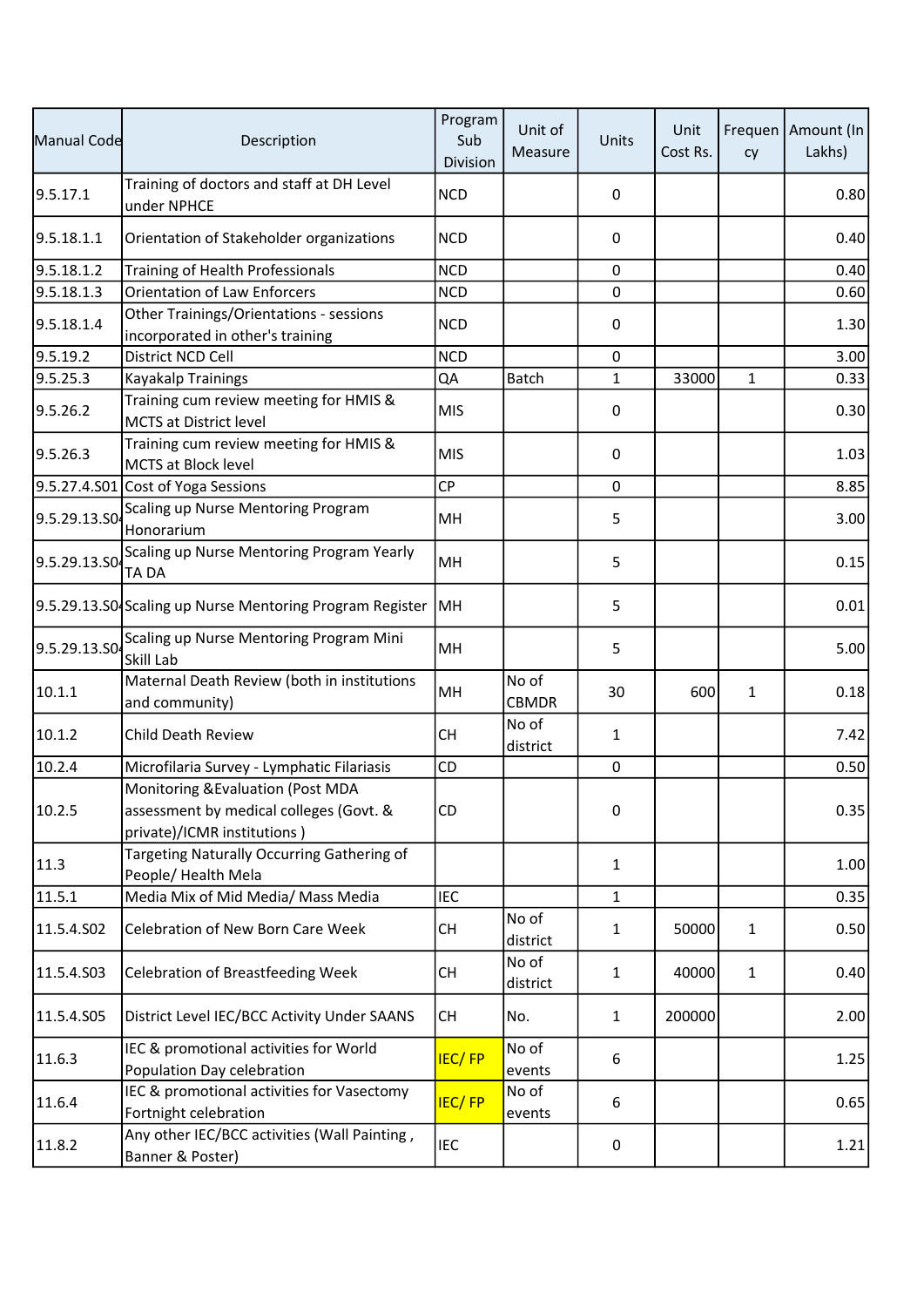| Manual Code | Description                                                                                                                                           | Program<br>Sub<br>Division  | Unit of<br>Measure | Units            | Unit<br>Cost Rs. | cy           | Frequen   Amount (In<br>Lakhs) |
|-------------|-------------------------------------------------------------------------------------------------------------------------------------------------------|-----------------------------|--------------------|------------------|------------------|--------------|--------------------------------|
| 11.9.1.S01  | Creating awareness on declining sex ratio<br>issue (PNDT)- Block Level                                                                                | <b>IEC</b><br>/PNDT         | No of<br>Events    | 9                | 10000            |              | 0.90                           |
| 11.9.1.SO2  | Creating awareness on declining sex ratio<br>issue (PNDT)- District Level                                                                             | <b>IEC</b><br>/PNDT         | No of<br>Events    | $\mathbf{1}$     | 25000            |              | 0.25                           |
|             | 11.10.1.S01 Donor Refreshment amount                                                                                                                  | <b>BLOOD</b><br><b>CELL</b> | No of<br>donation  | 0                | 25               | 1            | 0.03                           |
|             | 11.10.1.S02 Blood donation Camp                                                                                                                       | <b>BLOOD</b><br>CELL        | No of<br>camp      | 0                | 2500             | $\mathbf{1}$ | 0.08                           |
| 11.10.1.503 | Travel & Communication Expenses for BB<br><b>Counselors PRO BCTV</b>                                                                                  | <b>BLOOD</b><br><b>CELL</b> |                    | 0                |                  |              | 0.18                           |
| 11.14.1     | Health Education & Publicity for NIDDCP                                                                                                               | <b>IEC</b>                  |                    | $\mathbf 0$      |                  |              | 0.26                           |
| 11.15.1     | <b>IEC/BCC for Malaria</b>                                                                                                                            | <b>IEC</b>                  |                    | 0                |                  |              | 0.35                           |
| 11.15.2     | IEC/BCC for Social mobilization (Dengue and<br>Chikungunya)                                                                                           | <b>IEC</b>                  |                    | 0                |                  |              | 0.20                           |
| 11.15.4     | Specific IEC/BCC for Lymphatic Filariasis                                                                                                             | <b>IEC</b>                  |                    | 0                |                  |              | 1.39                           |
| 11.16.1     | IEC/BCC: Mass media, Outdoor media, Rural<br>media, Advocacy media for NLEP                                                                           | CD                          |                    | 0                |                  |              | 0.98                           |
| 11.17.1     | ACSM (State & district)                                                                                                                               | <b>IEC</b>                  |                    | $\mathbf 0$      |                  |              | 2.96                           |
| 11.19.1     | Translation of IEC material and distribution                                                                                                          | <b>IEC</b>                  |                    | 0                |                  |              | 0.50                           |
| 11.20.2     | Celebration of days-ie International Day for<br>older persons                                                                                         | <b>IEC</b>                  |                    | 0                |                  |              | 1.00                           |
| 11.21.1     | <b>IEC/SBCC for NTCP</b>                                                                                                                              | <b>IEC</b>                  |                    | 0                |                  |              | 1.50                           |
| 11.22.2     | IEC/BCC for District NCD Cell                                                                                                                         | <b>IEC</b>                  |                    | $\boldsymbol{0}$ |                  |              | 0.50                           |
| 11.24.1     | IEC activities for Health & Wellness centre<br>(H&WC)                                                                                                 | <b>IEC</b>                  |                    | 0                |                  |              | 29.75                          |
| 11.24.3.4   | State-level IEC Campaigns/Other IEC<br>Campaigns                                                                                                      | <b>IEC</b>                  |                    | 11               |                  |              | 2.45                           |
| 11.24.4.1   | IEC/BCC under NRCP: Rabies Awareness and<br>DO'S and Don'ts in the event of Animal Bites                                                              |                             |                    | 0                |                  |              | 2.19                           |
| 11.24.4.2   | IEC/BCC under NOHP                                                                                                                                    |                             |                    | $\mathbf 0$      |                  |              | 0.50                           |
| 12.1.1      | Printing of MDR formats                                                                                                                               | MH                          |                    | 60               |                  |              | 0.02                           |
| 12.1.2      | Printing of MCP cards, safe motherhood<br>booklets etc.                                                                                               | MH                          | No of<br>cards     | 32778            | 17               | $\mathbf{1}$ | 5.57                           |
| 12.1.3      | Printing of labor room registers and<br>casesheets/ LaQshya related printing                                                                          | MH                          | No of<br>casesheet | 23000            | 10               | $\mathbf{1}$ | 2.30                           |
| 12.1.5      | Any other (Printing of CAC Format)                                                                                                                    | <b>FP/CAC</b>               | No of<br>formats   | 150              |                  |              | 0.23                           |
| 12.2.4      | Printing of Child Death Review formats                                                                                                                | <b>CH</b>                   |                    | 245544           |                  |              | 1.23                           |
| 12.2.5      | Printing of compliance cards and reporting<br>formats for National Iron Plus Initiative-for 6-<br>59 months age group and for 5-10 years age<br>group | CH                          | No of<br>format    | 78000            | 1                | 1            | 0.78                           |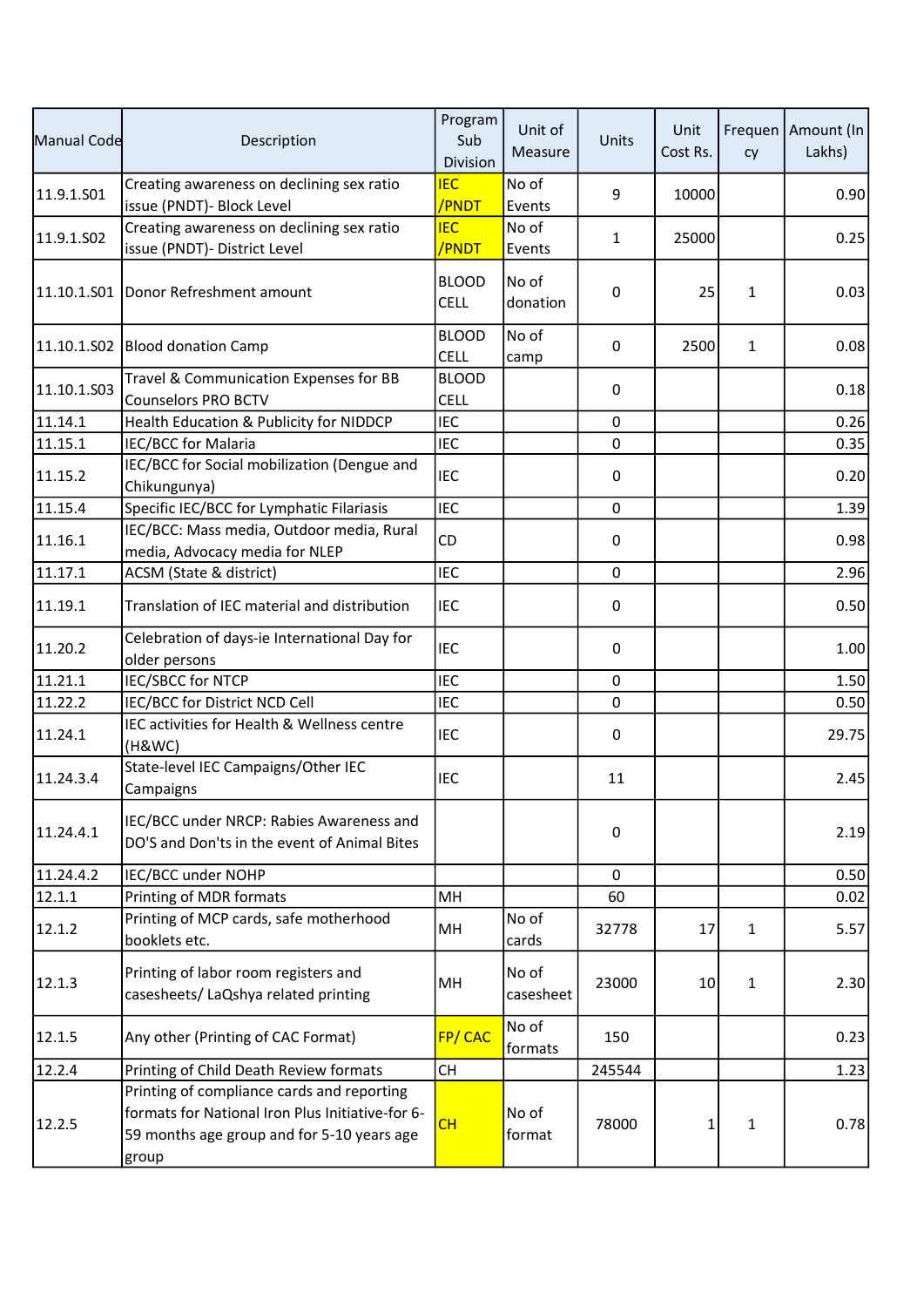| Manual Code | Description                                                                              | Program<br>Sub<br>Division  | Unit of<br>Measure            | Units          | Unit<br>Cost Rs. | cy           | Frequen   Amount (In<br>Lakhs) |
|-------------|------------------------------------------------------------------------------------------|-----------------------------|-------------------------------|----------------|------------------|--------------|--------------------------------|
| 12.2.6      | Printing of IEC materials and reporting<br>formats etc. for National Deworming Day       | <b>RKSK</b>                 |                               | $\mathbf{1}$   |                  |              | 1.71                           |
| 12.2.7      | Printing of IEC Materials and monitoring<br>formats for IDCF                             | <b>CH</b>                   | No of<br>District             | $\mathbf{1}$   | 118000           | 1            | 1.18                           |
| 12.2.10     | Printing (SNCU data management)                                                          | <b>CH</b>                   | No of<br>SNCU                 | $\mathbf{1}$   | 100000           | $\mathbf{1}$ | 1.00                           |
| 12.2.11     | Printing of HBNC referral cards and other<br>formats                                     | <b>CH</b>                   | No. of<br>format              | 238560         | 0.5              | 1            | 1.19                           |
| 12.3.3      | Printing of FP Manuals, Guidelines, etc.                                                 | FP                          | No of<br>formats              | 0              |                  |              | 1.95                           |
| 12.5.4      | Printing of RBSK card and registers                                                      | <b>RBSK</b>                 | No of<br>children             | 145445         |                  |              | 3.10                           |
| 12.5.6      | Any other (Printing of Banner and Sticker<br>under RBSK)                                 | <b>RBSK</b>                 |                               | 38             |                  |              | 0.04                           |
| 12.7.1      | Printing of ASHA diary                                                                   | <b>CP</b>                   |                               | 942            |                  |              | 1.65                           |
| 12.7.2      | Printing of ASHA Modules and formats                                                     | CP                          |                               | $\pmb{0}$      |                  |              | 0.26                           |
| 12.7.3      | Printing of CBAC format                                                                  | <b>CP</b>                   |                               | $\mathbf 0$    |                  |              | 17.85                          |
| 12.8.1      | Printing of cards for screening of children for<br>hemoglobinopathies                    | <b>BLOOD</b><br><b>CELL</b> |                               | 0              |                  |              | 0.25                           |
| 12.9.1      | Printing of HMIS Formats                                                                 | <b>MIS</b>                  |                               | $\mathbf 0$    |                  |              | 0.27                           |
| 12.9.3      | Printing of MCTS follow-up formats/ services<br>due list/ work plan                      | <b>MIS</b>                  |                               | 852            |                  |              | 0.31                           |
| 12.10.1     | Printing and dissemination of Immunization<br>cards, tally sheets, monitoring forms etc. | RI                          | No of<br>Benificiar<br>y      | 34272          | 10               | 1            | 3.43                           |
| 12.13.2     | Printing                                                                                 | <b>CD</b>                   |                               | 0              |                  |              | 1.09                           |
| 12.14.1     | Printing of Challan Books under NTCP                                                     |                             |                               | $\pmb{0}$      |                  |              | 0.21                           |
|             | 12.17.5.S02   Printing of form P,L, S under IDSP progrm                                  |                             |                               | 0              |                  |              | 0.24                           |
| 13.2.1      | Assessments                                                                              | QA                          |                               | $\overline{2}$ |                  |              | 0.20                           |
| 14.1.1.4    | Annual increment for all the existing positions                                          |                             |                               | $\mathbf{1}$   |                  |              | 0.24                           |
| 14.2.3.502  | Implementation of FP-LMIS District-<br><b>Transportation Cost</b>                        | FP                          | Lumpsum<br>p                  | $\mathbf{1}$   |                  |              | 0.82                           |
| 14.2.3.S05  | Procurement of Desktops and UPS Printers-<br>Division                                    | FP                          | No.                           | $\mathbf{1}$   | 50000            |              | 0.50                           |
| 14.2.4.1    | Alternative vaccine delivery in hard to reach<br>areas                                   | R1                          | No of<br>AVD                  | 1308           | 200              | 1            | 2.62                           |
| 14.2.5      | Alternative Vaccine Delivery in other areas                                              | RI                          | No of<br><b>AVD</b>           | 11160          | 90               |              | 10.04                          |
| 14.2.6      | POL for vaccine delivery from State to district<br>and from district to PHC/CHCs         | RI                          | No of<br><b>Districts</b>     | $\mathbf{1}$   | 200000           | $\mathbf{1}$ | 2.00                           |
| 14.2.7      | Cold chain maintenance                                                                   | R <sub>l</sub>              | No of cold<br>chain<br>points | 0              |                  |              | 0.30                           |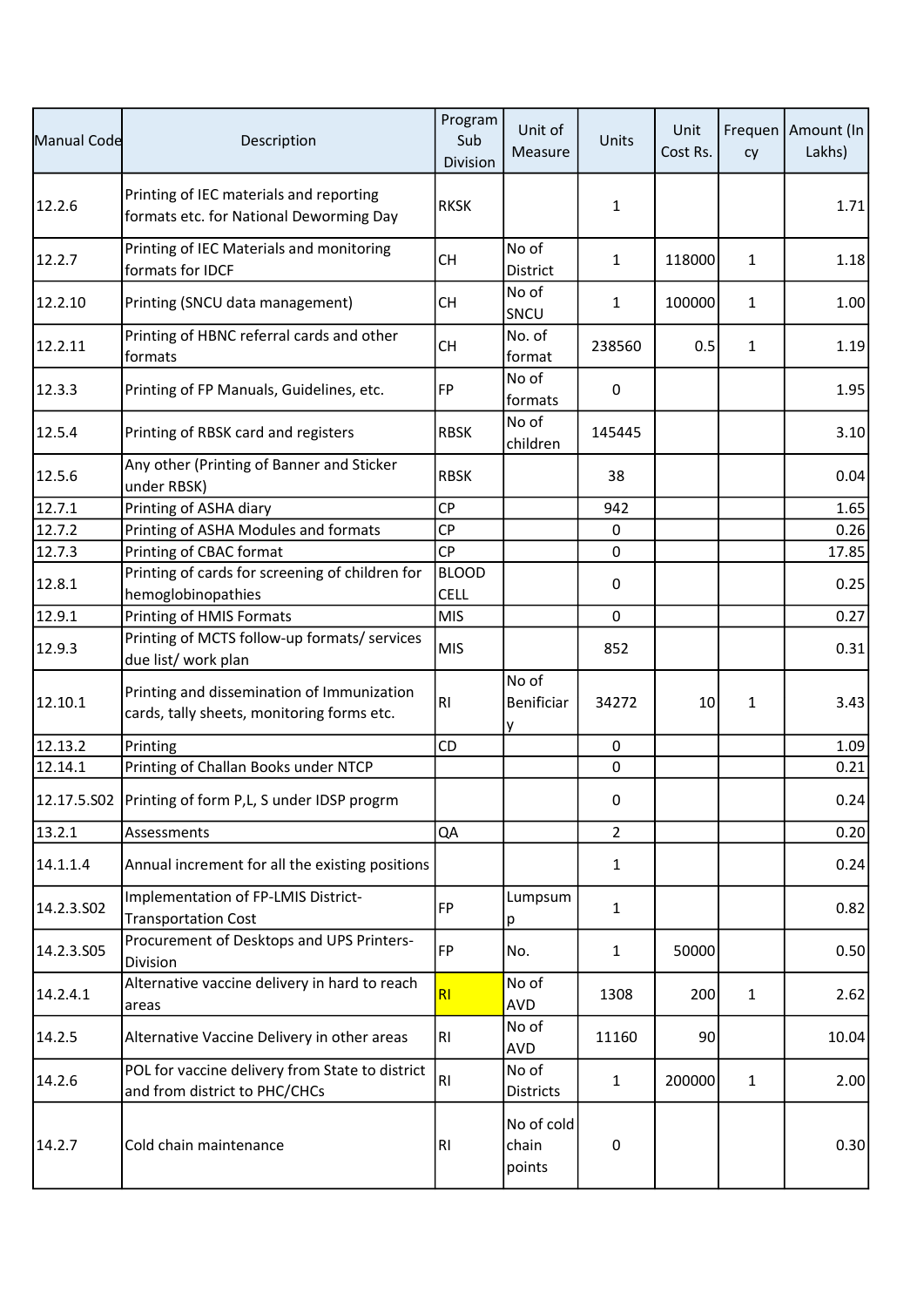| Manual Code | Description                                                                                                              | Program<br>Sub<br>Division | Unit of<br>Measure        | Units          | Unit<br>Cost Rs. | cy           | Frequen   Amount (In<br>Lakhs) |
|-------------|--------------------------------------------------------------------------------------------------------------------------|----------------------------|---------------------------|----------------|------------------|--------------|--------------------------------|
| 14.2.12     | Drug transportation charges                                                                                              | CD                         |                           | 0              |                  |              | 0.30                           |
| 15.3.2      | Inter-sectoral convergence                                                                                               | CD                         |                           | $\mathbf 0$    |                  |              | 0.05                           |
| 15.5.3      | Private Provider Incentive                                                                                               | CD                         |                           | $\pmb{0}$      |                  |              | 1.51                           |
| 15.6.1      | Reimbursement for cataract operation for<br>NGO and Private Practitioners                                                | <b>NCD</b>                 |                           | 0              |                  |              | 0.19                           |
| 16.1.1.1.1  | State - Health Action Plan                                                                                               | PM                         | No of<br><b>Booklet</b>   | 20             | 300              | 1            | 0.06                           |
| 16.1.1.4    | Prepare detailed operational plan for RBSK<br>across districts (including cost of plan)                                  | <b>RBSK</b>                | No of<br><b>Blocks</b>    | 5              | 500              | 1            | 0.03                           |
| 16.1.1.6    | To develop micro plan at sub-centre level                                                                                | RI                         | No                        | 134            | 100              | 1            | 0.13                           |
| 16.1.1.7    | For consolidation of micro plans at block level                                                                          | R                          | No                        | 8              | 1000             | 1            | 0.08                           |
| 16.1.2.1.6  | Review meetings/ workshops under RKSK                                                                                    | <b>RKSK</b>                |                           | $\overline{2}$ |                  |              | 0.10                           |
| 16.1.2.1.7  | <b>RBSK Convergence/Monitoring meetings</b>                                                                              | <b>RBSK</b>                | No of<br>Meetings         | 3              | 500              | 3            | 0.08                           |
| 16.1.2.1.14 | Quarterly review meetings exclusive for RI at<br>district level with Block MOs, CDPO, and other RI<br>stake holders      |                            | No of<br>participan<br>ts | 78             | 100              | 1            | 0.08                           |
| 16.1.2.1.15 | Quarterly review meetings exclusive for RI at<br>block level                                                             | RI                         | No of<br>participan<br>ts | 1318           | 75               | 1            | 0.99                           |
| 16.1.2.1.16 | <b>IDSP Meetings</b>                                                                                                     |                            |                           | $\pmb{0}$      |                  |              | 0.04                           |
| 16.1.2.1.17 | State Task Force, State Technical Advisory<br>Committee meeting, District coordination<br>meeting (Lymphatic Filariasis) |                            |                           | 0              |                  |              | 0.30                           |
| 16.1.2.1.22 | Monthly meeting with the hospital staff                                                                                  |                            |                           | $\mathbf 0$    |                  |              | 0.48                           |
|             | 16.1.2.1.28. SDistrict Level MDR Review Meeting                                                                          | MH                         | No of<br>meetings         | 6              | 3000             | $\mathbf{1}$ | 0.18                           |
| 16.1.2.2.3  | State/ District Quality Assurance Unit<br>(Monitoring & Supervision)                                                     | QA                         | Vehicle                   | $\mathbf{1}$   |                  |              | 3.60                           |
| 16.1.2.2.5  | Monitoring, Evaluation & Supervision<br>(Malaria)                                                                        |                            |                           | 0              |                  |              | 2.13                           |
| 16.1.2.2.6  | Monitoring/supervision and Rapid response<br>(Dengue and Chikungunya)                                                    |                            |                           | 0              |                  |              | 1.98                           |
| 16.1.2.2.8  | Monitoring & Supervision (Lymphatic<br>Filariasis)                                                                       |                            |                           | 0              |                  |              | 0.30                           |
| 16.1.2.2.12 | District NCD Cell                                                                                                        |                            |                           | $\mathbf 0$    |                  |              | 1.13                           |
| 16.1.2.2.13 | Supervision and Monitoring                                                                                               |                            |                           | 0              |                  |              | 1.24                           |
| 16.1.2.2.14 | Monitoring Committee on Section 5                                                                                        |                            |                           | 0              |                  |              | 0.03                           |
| 16.1.2.2.16 | Monitoring and Surveillance (review meetings<br>, Travel) under NRCP                                                     |                            |                           | 0              |                  |              | 0.50                           |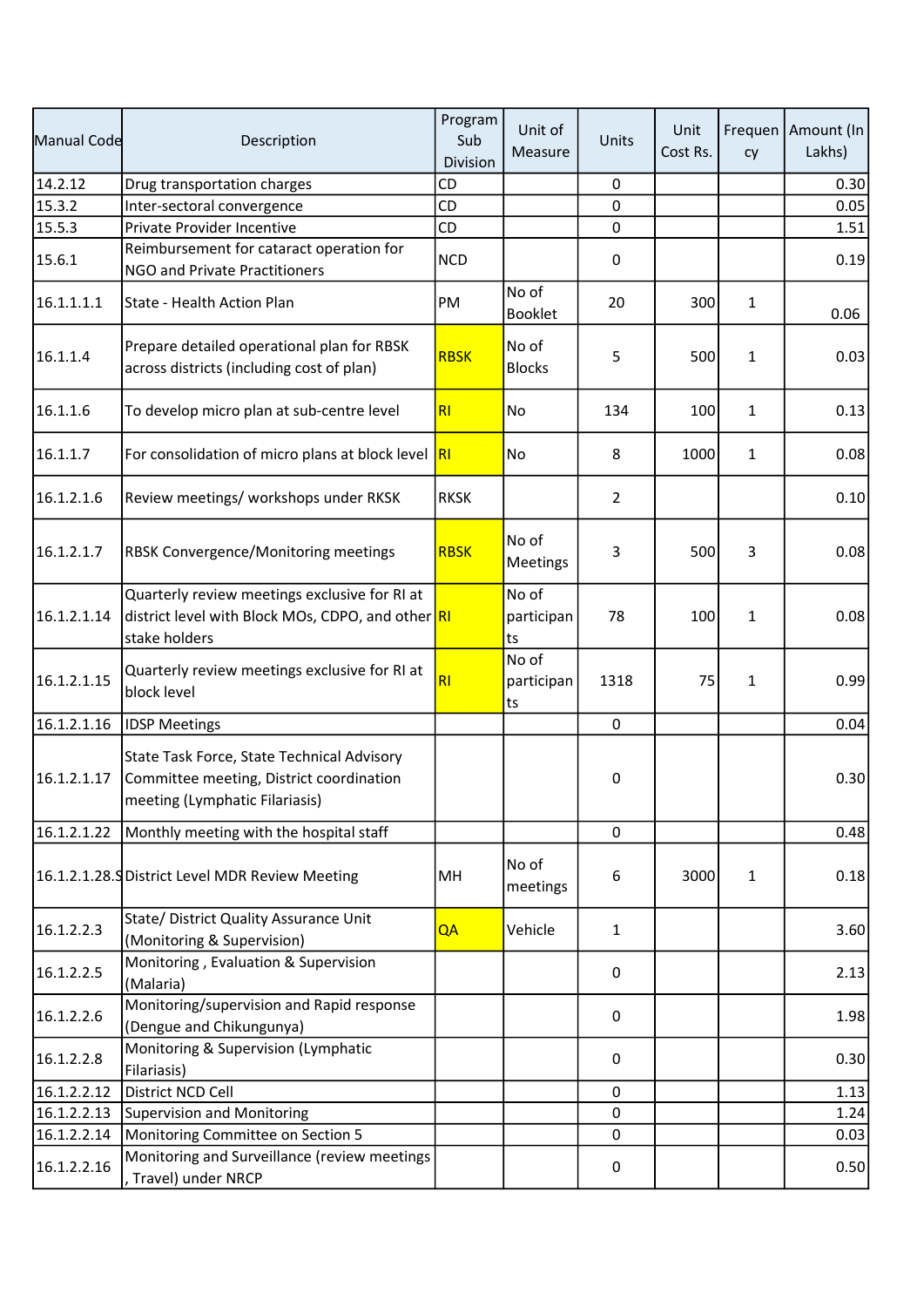| Manual Code   | Description                                                                                                                                        | Program<br>Sub<br>Division | Unit of<br>Measure | Units        | Unit<br>Cost Rs. | cy | Frequen   Amount (In<br>Lakhs) |
|---------------|----------------------------------------------------------------------------------------------------------------------------------------------------|----------------------------|--------------------|--------------|------------------|----|--------------------------------|
| 16.1.3.1.1    | Mobility Support for SPMU/State                                                                                                                    |                            |                    | $\pmb{0}$    |                  |    | 0.54                           |
| 16.1.3.1.9    | Mobility support for Rapid Response Team                                                                                                           |                            |                    | 0            |                  |    | 0.20                           |
| 16.1.3.1.13   | <b>Vehicle Operation (POL)</b>                                                                                                                     |                            |                    | $\pmb{0}$    |                  |    | 1.24                           |
| 16.1.3.1.14   | Vehicle hiring                                                                                                                                     |                            |                    | $\mathbf 0$  |                  |    | 2.76                           |
| 16.1.3.1.15   | Tobacco Cessation Centre (TCC): Mobility<br>support                                                                                                |                            |                    | 0            |                  |    | 0.60                           |
| 16.1.3.3.1    | PM activities for World Population Day'<br>celebration (Only mobility cost): funds<br>earmarked for district level activities                      | <b>FP</b>                  | No of<br>events    | 1            | 20000            |    | 0.20                           |
| 16.1.3.3.2    | PM activities for Vasectomy Fortnight<br>celebration (Only mobility cost): funds<br>earmarked for district level activities                        | <b>FP</b>                  | No of<br>events    | 1            | 5000             |    | 0.05                           |
| 16.1.3.3.3    | Mobility Support for DPMU/District                                                                                                                 |                            |                    | $\mathbf 0$  |                  |    | 7.92                           |
| 16.1.3.3.5    | Mobility Costs for ASHA Resource<br>Centre/ASHA Mentoring Group (Kindly<br>Specify)                                                                |                            |                    | $\mathbf{1}$ |                  |    | 0.10                           |
| 16.1.3.3.7    | Mobility Support for supervision for district<br>level officers.                                                                                   | R <sub>l</sub>             | No                 | 0            |                  |    | 1.91                           |
| 16.1.3.3.8    | MOBILITY: Travel Cost, POL, etc. during<br>outbreak investigations and field visits for<br>monitoring programme activities at DSU on<br>need basis |                            |                    | 0            |                  |    | 3.00                           |
| 16.1.3.3.11   | Mobility Support: District Cell                                                                                                                    |                            |                    | $\mathbf 0$  |                  |    | 1.33                           |
| 16.1.3.3.13   | Miscellaneous/Travel                                                                                                                               |                            |                    | $\pmb{0}$    |                  |    | 3.60                           |
| 16.1.3.3.14   | <b>Enforcement Squads</b>                                                                                                                          |                            |                    | $\mathbf 0$  |                  |    | 0.10                           |
| 16.1.3.3.15   | District Tobacco Control Cell (DTCC): Mobility<br>Support                                                                                          |                            |                    | 0            |                  |    | 1.56                           |
| 16.1.3.3.16   | District NCD Cell (TA, DA, POL)                                                                                                                    |                            |                    | $\pmb{0}$    |                  |    | 0.66                           |
|               | 16.1.3.3.17.9 Mission Parivar Vikas Campaign                                                                                                       | FP                         | No of<br>campaign  | 28           | 1000             |    | 0.28                           |
| 16.1.3.4.1    | PM activities for World Population Day'<br>celebration (Only mobility cost): funds<br>earmarked for block level activities                         | <b>FP</b>                  | No of<br>events    | 5            | 1000             |    | 0.05                           |
| 16.1.3.4.2    | PM activities for Vasectomy Fortnight<br>celebration (Only mobility cost): funds<br>earmarked for block level activities                           | <b>FP</b>                  | No of<br>events    | 5            | 1000             |    | 0.05                           |
| 16.1.3.4.3.50 | Mobility for Supportive Supervision At Block<br>Level-M&E                                                                                          | <b>ME</b>                  |                    | 0            |                  |    | 19.80                          |
| 16.1.3.4.3.50 | Mobility Support & Commnication cost for<br><b>BCPM</b>                                                                                            | <b>CP</b>                  |                    | 0            |                  |    | 3.06                           |
|               | 16.1.3.4.5.SQ Communication Cost for HWC Staff                                                                                                     | <b>CP</b>                  |                    | $\mathbf 0$  |                  |    | 5.40                           |
|               | 16.1.3.5.1.SQ TA/DA of HWC Staff                                                                                                                   | CP                         |                    | 0            |                  |    | 5.40                           |
|               | 16.1.3.5.1.SO Travel expenses for regular staff under NLEP                                                                                         | <b>CD</b>                  |                    | 0            |                  |    | 0.40                           |
| 16.1.4.1.1    | JSY Administrative Expenses                                                                                                                        | <b>MH</b>                  |                    | $\mathbf 0$  |                  |    | 12.09                          |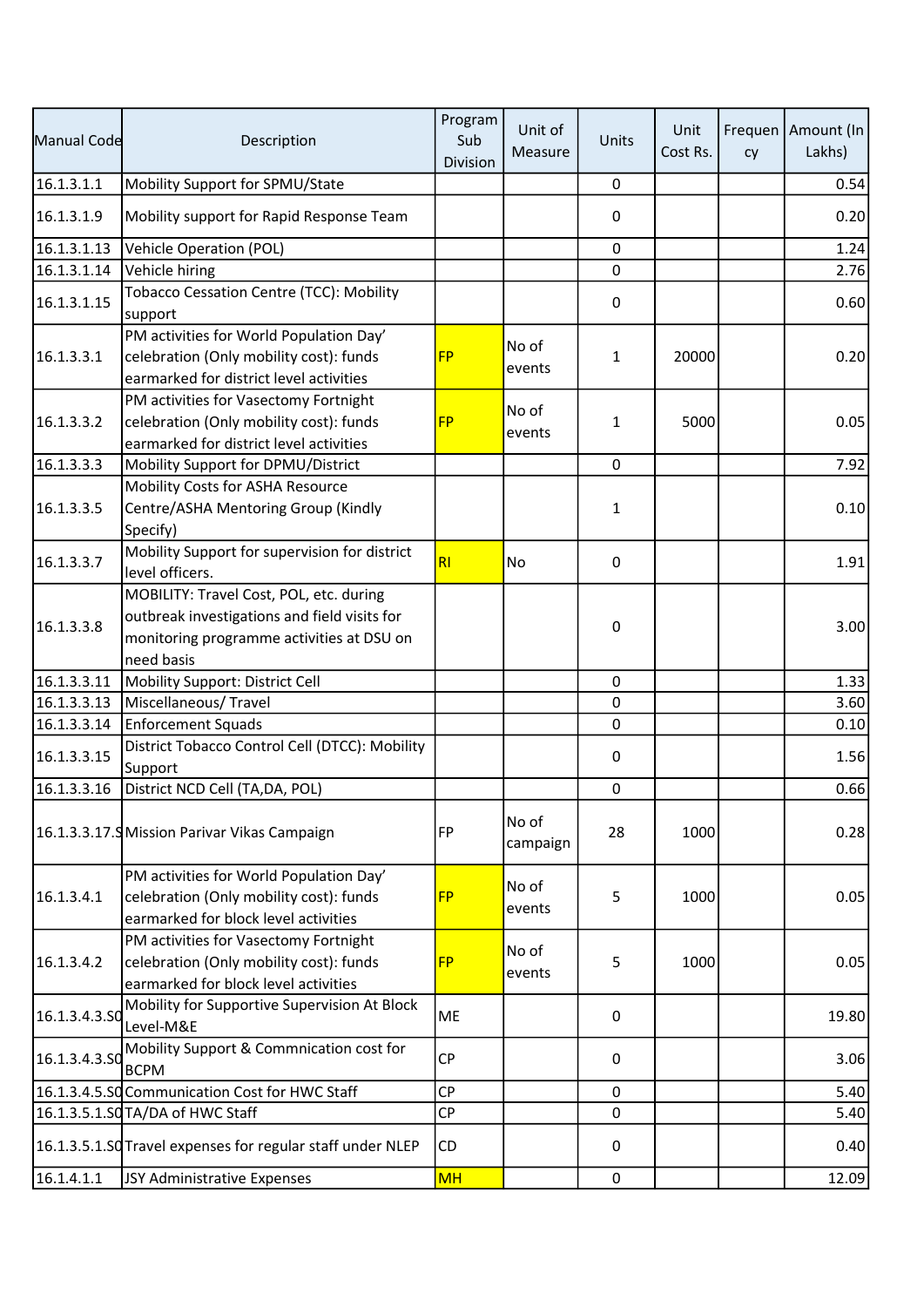| Manual Code   | Description                                                                                                      | Program<br>Sub<br>Division | Unit of<br>Measure              | Units        | Unit<br>Cost Rs. | cy           | Frequen   Amount (In<br>Lakhs) |
|---------------|------------------------------------------------------------------------------------------------------------------|----------------------------|---------------------------------|--------------|------------------|--------------|--------------------------------|
| 16.1.4.1.5    | Office expenses on telephone, fax, Broadband<br>Expenses & Other Miscellaneous Expenditures                      |                            |                                 | 0            |                  |              | 0.60                           |
| 16.1.4.1.10   | <b>Office Operation (Miscellaneous)</b>                                                                          |                            |                                 | 0            |                  |              | 1.24                           |
| 16.1.4.1.11   | Tobacco Cessation Centre (TCC): Office<br>Expenses                                                               |                            |                                 | 0            |                  |              | 0.50                           |
| 16.1.4.2.1    | District Quality Assurance Unit (Operational<br>cost)                                                            | QA                         |                                 | 0            |                  |              | 3.96                           |
| 16.1.4.2.3    | contingency support                                                                                              |                            |                                 | $\mathbf 0$  |                  |              | 0.79                           |
| 16.1.4.2.4    | Office operation & Maintenance - District Cell                                                                   |                            |                                 | 0            |                  |              | 0.42                           |
| 16.1.4.2.5    | District Cell - Consumables                                                                                      |                            |                                 | $\mathbf 0$  |                  |              | 0.42                           |
| 16.1.4.2.6    | Operational expenses of the district centre :<br>rent, telephone expenses, website etc.                          |                            |                                 | 0            |                  |              | 0.10                           |
| 16.1.4.2.8    | District Tobacco Control Cell (DTCC):<br>Misc./Office Expenses                                                   |                            |                                 | 0            |                  |              | 4.00                           |
| 16.1.4.2.9    | District NCD Cell (Contingency)                                                                                  |                            |                                 | $\mathbf 0$  |                  |              | 1.00                           |
| 16.1.4.3.1    | SNCU Data management (excluding HR)                                                                              | <b>CH</b>                  | No of<br>SNCU                   | $\mathbf{1}$ | 60000            | $\mathbf{1}$ | 0.60                           |
| 16.1.5.2.1    | Minor repairs and AMC of IT/office<br>equipment supplied under IDSP                                              |                            |                                 | 0            |                  |              | 0.10                           |
| 16.1.5.3.1    | PM activities under Micronutrient<br><b>Supplementation Programme</b>                                            |                            |                                 | 0            |                  |              | 0.68                           |
| 16.1.5.3.3    | Concurrent Audit system                                                                                          |                            |                                 | $\pmb{0}$    |                  |              | 0.84                           |
| 16.1.5.3.11   | District level Coordination Committee                                                                            |                            |                                 | 0            |                  |              | 0.02                           |
|               | DPMU Operational Cost (inclusive of Rs.<br>16.1.5.3.16.9 10000/ district / month for RBSK DEIC<br>Manager TA DA) |                            |                                 | 1            |                  |              | 13.11                          |
|               | 16.1.5.3.16.SBPMU Oprational Cost                                                                                |                            |                                 | 5            |                  |              | 9.92                           |
|               | 16.1.5.3.16.S Oprational Cost for RBSK                                                                           | <b>RBSK</b>                | No of<br><b>DEIC</b><br>Manager | 0            | 10000            | 1            | 0.10                           |
|               | 16.1.5.3.16.SOperational cost of RBSK-MHT                                                                        | <b>RBSK</b>                | No of<br>teams                  | 0            | 1500             | 1            | 0.15                           |
| 16.1.5.3.16.9 | Office & Administrative Expence for State &<br><b>District Rabies Program</b>                                    |                            |                                 | 0            |                  |              | 0.08                           |
| 16.1.5.3.16.9 | Office operational cost & other office<br>expences unedr NPCB                                                    | <b>NCD</b>                 |                                 | 0            |                  |              | 0.93                           |
|               | Pol & Opex of DG set of Vaccine Storage at<br>16.1.5.3.16. SDistrict level & other Cold Chain Point under<br>RI  | RI.                        |                                 | 0            |                  |              | 0.70                           |
| 16.2.1.SO2    | Data Entry Operator                                                                                              | FP/<br><b>PNDT</b>         | No.                             | 1            |                  |              | 2.27                           |
| 16.3.2.S01    | Mobility Support for HMIS & MCTS Block<br>Level                                                                  | <b>MIS</b>                 |                                 | 0            |                  |              | 0.18                           |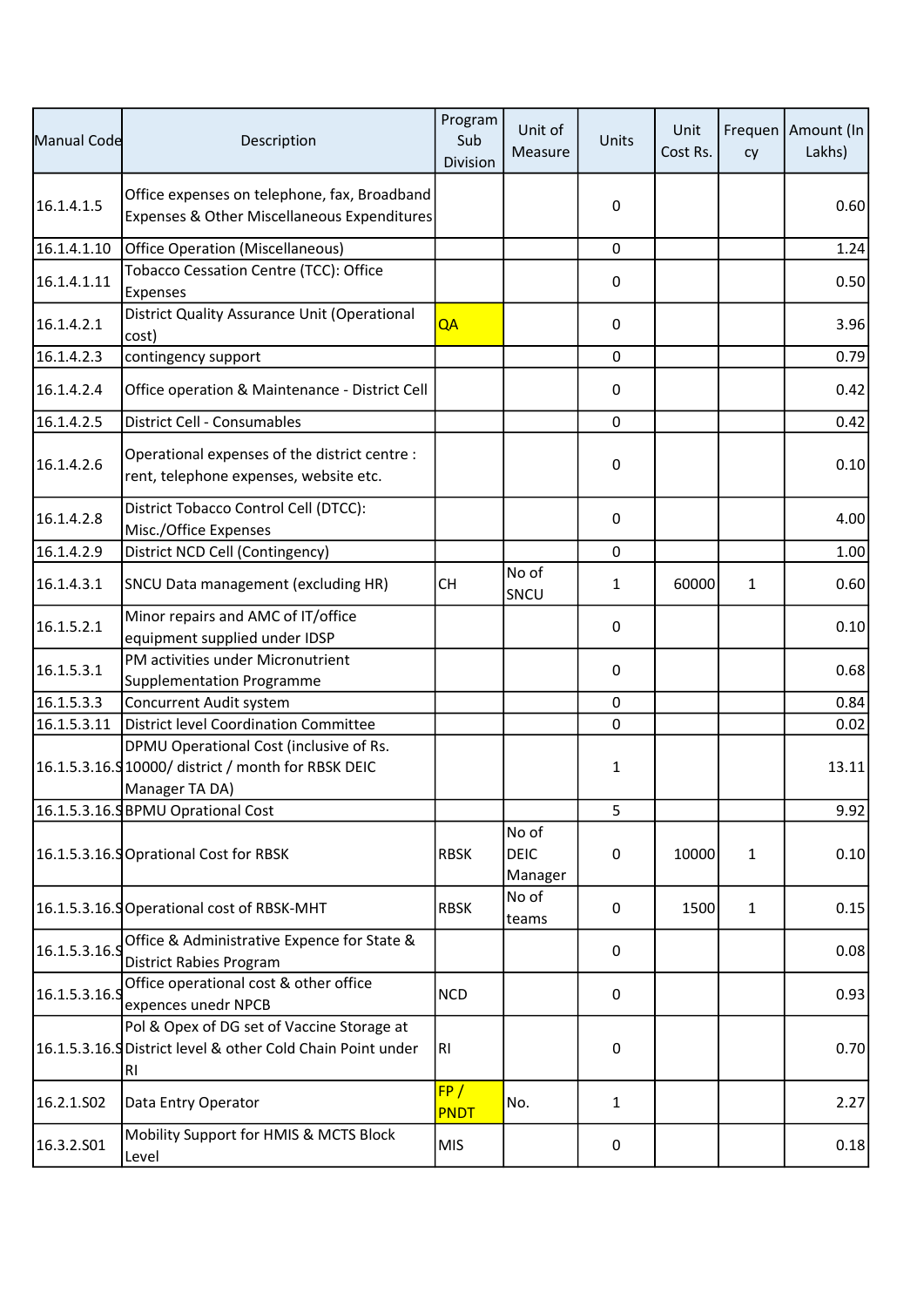| Manual Code | Description                                                                   | Program<br>Sub<br>Division | Unit of<br>Measure      | Units            | Unit<br>Cost Rs. | cy | Frequen   Amount (In<br>Lakhs) |
|-------------|-------------------------------------------------------------------------------|----------------------------|-------------------------|------------------|------------------|----|--------------------------------|
| 16.3.2.S02  | Mobility Support for HMIS & MCTS Division<br>Level                            | <b>MIS</b>                 |                         | 0                |                  |    | 1.76                           |
| 16.3.3.S01  | Operational cost for HMIS & MCTS-AMC                                          | <b>MIS</b>                 |                         | 0                |                  |    | 0.53                           |
| 16.3.3.502  | Operational cost for HMIS & MCTS-Internet                                     | <b>MIS</b>                 |                         | 0                |                  |    | 0.78                           |
| 16.3.3.503  | Operational cost for HMIS & MCTS-Office<br>Expenditure                        | <b>MIS</b>                 |                         | 0                |                  |    | 1.08                           |
| 16.3.3.504  | Operational cost for HMIS & MCTS-Recurring<br><b>Charges for ANMOL Tablet</b> | <b>MIS</b>                 |                         | 139              |                  |    | 5.00                           |
|             | 16.4.1.1.S09 Chowkidar Cum Peon-Div PMU                                       | PM                         |                         | 0                |                  |    |                                |
|             | 16.4.2.1.1.SO District Programme Manager                                      | PM                         |                         | $\mathbf{1}$     |                  |    | 6.39                           |
|             | 16.4.2.1.1.SO District Community Process Manager                              | PM                         |                         | $\mathbf{1}$     |                  |    | 5.23                           |
|             | 16.4.2.1.1.SO District Accounts Manager                                       | PM                         |                         | 1                |                  |    | 5.36                           |
|             | 16.4.2.1.1.SQ District Data Cum Account Assistant                             | PM                         |                         | 1                |                  |    | 3.61                           |
|             | 16.4.2.1.1.SO DEIC manager                                                    | <b>RBSK</b>                |                         | 1                |                  |    | 3.96                           |
|             | 16.4.2.1.1.SO Support Staff                                                   | PM                         |                         | 1                |                  |    | 1.76                           |
|             | 16.4.2.1.2.SO District Consultant (MH)                                        | MH                         |                         | $\mathbf{1}$     |                  |    | 4.94                           |
|             | 16.4.2.1.2.SO District Hospital Quality Manager                               | QA                         |                         | 1                |                  |    | 4.63                           |
|             | 16.4.2.1.2.SQ District Consultant Quality Assurance                           | QA                         |                         | $\mathbf{1}$     |                  |    | 6.09                           |
|             | 16.4.2.1.5.SOM & E Officer                                                    |                            |                         | $\mathbf 0$      |                  |    | 5.95                           |
|             | 16.4.2.1.5.SOM & E Assistant                                                  |                            |                         | 0                |                  |    | 2.50                           |
|             | 16.4.2.1.7.SO Accountant District Hospital                                    | FD                         |                         | $\overline{2}$   |                  |    | 4.93                           |
|             | 16.4.2.1.8.SO Programme cum Admin. Asst.                                      | QA                         |                         | $\mathbf{1}$     |                  |    | 2.16                           |
|             | 16.4.2.2.2.SQ District Epidemiologist-CD-IDSP                                 | CD                         |                         | 0                |                  |    | 6.60                           |
|             | 16.4.2.2.4.SOSr PMDT-TB HIV Coodinators                                       | <b>CD</b>                  |                         | $\boldsymbol{0}$ |                  |    | 4.47                           |
|             | 16.4.2.2.4.SO PPM Coordinator                                                 | CD                         |                         | 0                |                  |    | 4.28                           |
|             | 16.4.2.2.4.SO District Programme Coordinator                                  | CD                         |                         | 0                |                  |    | 2.22                           |
|             | 16.4.2.2.5.SO District Data Manager-CD-IDSP                                   | CD                         |                         | 0                |                  |    | 0.61                           |
|             | 16.4.2.2.6.SC Senior Treatment Supervisor (STS)                               | CD                         |                         | 0                |                  |    | 11.47                          |
|             | 16.4.2.2.6.SO Senior TB Lab Supervisor(STLS)                                  | CD                         |                         | 0                |                  |    | 14.23                          |
|             | 16.4.2.2.7.SQ Accountant- Full time                                           | <b>CD</b>                  |                         | 0                |                  |    | 3.18                           |
|             | 16.4.3.1.1.SO Block Programme Manager                                         | PM                         |                         | 5                |                  |    | 19.24                          |
|             | 16.4.3.1.1.SO Block Account Manager                                           |                            |                         | 5                |                  |    | 15.90                          |
|             | 16.4.3.1.1.SO Block Community Process Manager                                 |                            |                         | 0                |                  |    | 11.36                          |
|             | 16.4.3.1.9.SO Data Entry Operator-HR                                          |                            |                         | 1                |                  |    | 2.47                           |
|             | 16.4.3.1.9.SQ Data Entry Operator-MCTS OPR 820 MIS                            | <b>MIS</b>                 |                         | 5                |                  |    | 12.30                          |
|             | 16.4.3.1.9.SO Data Entry Operator-MIS Outsource                               | <b>MIS</b>                 |                         |                  |                  |    | 0.19                           |
|             | 16.4.3.1.9.SO Data Entry Operator-RI                                          | <b>RI</b>                  |                         | 0                |                  |    | 2.26                           |
|             | 16.4.3.1.9.SO Data Entry Operator-RNTCP                                       | PM                         |                         | 0                |                  |    | 3.28                           |
|             | 16.4.3.1.9.S1 Data Entry Operator- CD-IDSP                                    | CD                         |                         | 0                |                  |    | 2.17                           |
|             | 16.4.3.1.9.51 Data Entry Operator-NBCP-District                               | <b>NCD</b>                 |                         | 0                |                  |    | 1.45                           |
| 17.4        | E-rakt kosh- refer to strengthening of blood                                  | <b>BLOOD</b>               | No of                   | 0                | 1000             | 12 | 0.12                           |
|             | services guidelines                                                           | <b>CELL</b>                | Facility                |                  |                  |    |                                |
| 17.8.S05    | Internet Cost to ASHA & AF at HWC                                             |                            |                         | 0                |                  |    | 6.43                           |
| 18.17       | Counseling training for Service Provider                                      | <b>FP</b>                  | No of<br><b>Batches</b> | 1                | 49540            |    | 0.50                           |